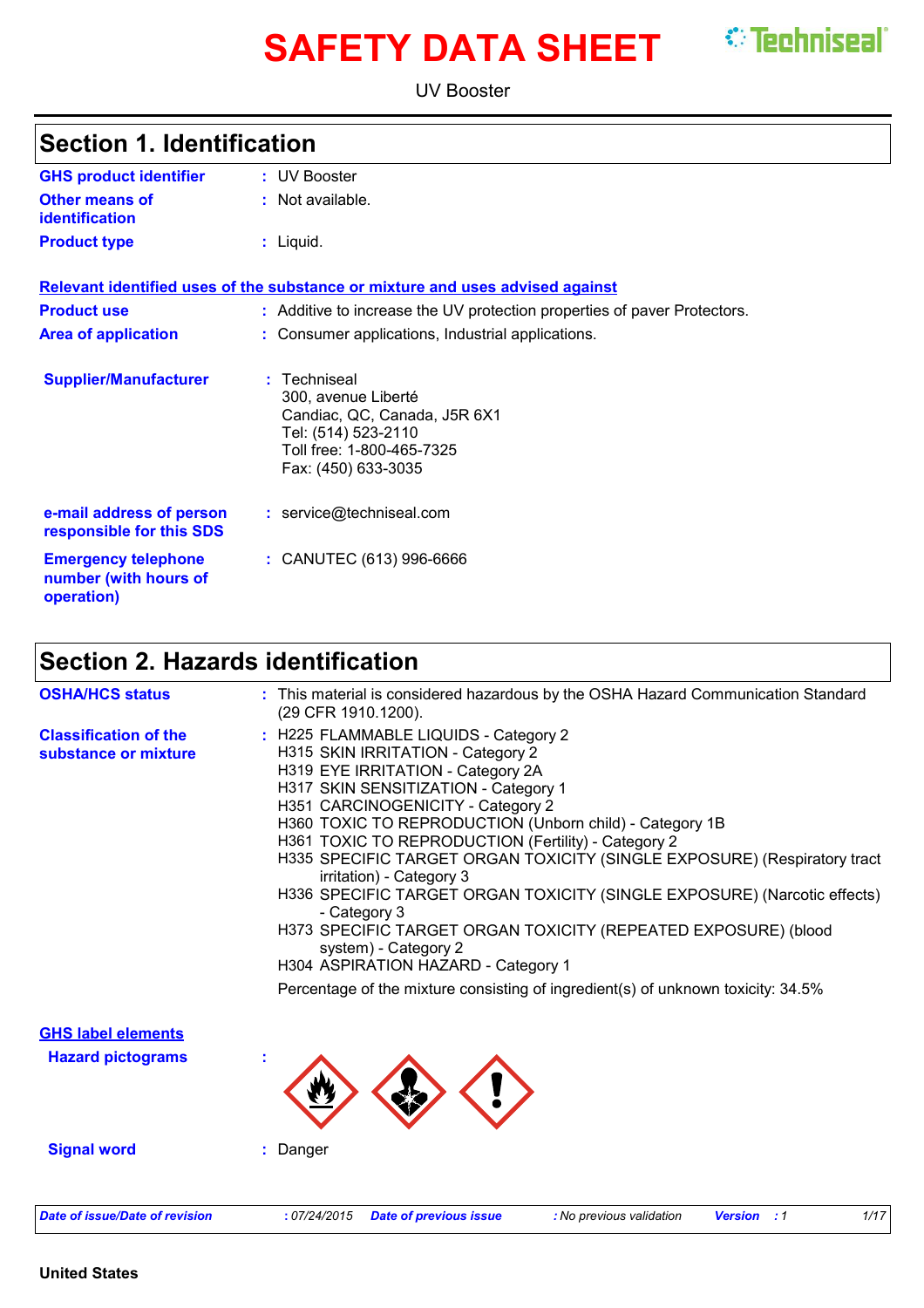# **Section 2. Hazards identification**

| <b>Hazard statements</b>                   | : H225 - Highly flammable liquid and vapor.<br>H319 - Causes serious eye irritation.<br>H315 - Causes skin irritation.<br>H317 - May cause an allergic skin reaction.<br>H360 - May damage the unborn child.<br>H361 - Suspected of damaging fertility.<br>H351 - Suspected of causing cancer.<br>H304 - May be fatal if swallowed and enters airways.<br>H335 - May cause respiratory irritation.<br>H336 - May cause drowsiness and dizziness.<br>system) | H373 - May cause damage to organs through prolonged or repeated exposure. (blood                                                                                                                                                                                                                                                                                                                                                                                                                                                                                                                                                                                                                                                                                                |
|--------------------------------------------|-------------------------------------------------------------------------------------------------------------------------------------------------------------------------------------------------------------------------------------------------------------------------------------------------------------------------------------------------------------------------------------------------------------------------------------------------------------|---------------------------------------------------------------------------------------------------------------------------------------------------------------------------------------------------------------------------------------------------------------------------------------------------------------------------------------------------------------------------------------------------------------------------------------------------------------------------------------------------------------------------------------------------------------------------------------------------------------------------------------------------------------------------------------------------------------------------------------------------------------------------------|
| <b>Precautionary statements</b>            |                                                                                                                                                                                                                                                                                                                                                                                                                                                             |                                                                                                                                                                                                                                                                                                                                                                                                                                                                                                                                                                                                                                                                                                                                                                                 |
| <b>General</b>                             | : P103 - Read label before use.<br>P102 - Keep out of reach of children.                                                                                                                                                                                                                                                                                                                                                                                    | P101 - If medical advice is needed, have product container or label at hand.                                                                                                                                                                                                                                                                                                                                                                                                                                                                                                                                                                                                                                                                                                    |
| <b>Prevention</b>                          | : P201 - Obtain special instructions before use.<br>sources. No smoking.<br>equipment.<br>P242 - Use only non-sparking tools.<br>P233 - Keep container tightly closed.<br>P271 - Use only outdoors or in a well-ventilated area.<br>P260 - Do not breathe vapor.<br>P264 - Wash hands thoroughly after handling.                                                                                                                                            | P202 - Do not handle until all safety precautions have been read and understood.<br>P280 - Wear protective gloves. Wear eye or face protection. Wear protective clothing.<br>P210 - Keep away from heat, hot surfaces, sparks, open flames and other ignition<br>P241 - Use explosion-proof electrical, ventilating, lighting and all material-handling<br>P243 - Take precautionary measures against static discharge.<br>P272 (OSHA) - Contaminated work clothing must not be allowed out of the workplace.                                                                                                                                                                                                                                                                   |
| <b>Response</b>                            | : P314 - Get medical attention if you feel unwell.<br>physician. Do NOT induce vomiting.<br>clothing. Rinse skin with water or shower.<br>contaminated clothing before reuse.                                                                                                                                                                                                                                                                               | P308 + P313 - IF exposed or concerned: Get medical attention.<br>P304 + P340 + P312 - IF INHALED: Remove person to fresh air and keep comfortable<br>for breathing. Call a POISON CENTER or physician if you feel unwell.<br>P301 + P310 + P331 - IF SWALLOWED: Immediately call a POISON CENTER or<br>P303 + P361 + P353 - IF ON SKIN (or hair): Take off immediately all contaminated<br>P302 + P352 + P363 - IF ON SKIN: Wash with plenty of soap and water. Wash<br>P333 + P313 - If skin irritation or rash occurs: Get medical attention.<br>P305 + P351 + P338 - IF IN EYES: Rinse cautiously with water for several minutes.<br>Remove contact lenses, if present and easy to do. Continue rinsing.<br>P337 + P313 - If eye irritation persists: Get medical attention. |
| <b>Storage</b>                             | : P405 - Store locked up.<br>P403 - Store in a well-ventilated place.<br>P235 - Keep cool.                                                                                                                                                                                                                                                                                                                                                                  |                                                                                                                                                                                                                                                                                                                                                                                                                                                                                                                                                                                                                                                                                                                                                                                 |
| <b>Disposal</b>                            | and international regulations.                                                                                                                                                                                                                                                                                                                                                                                                                              | : P501 - Dispose of contents and container in accordance with all local, regional, national                                                                                                                                                                                                                                                                                                                                                                                                                                                                                                                                                                                                                                                                                     |
| <b>Supplemental label</b><br>elements      |                                                                                                                                                                                                                                                                                                                                                                                                                                                             | : Avoid contact with skin and clothing. Wash thoroughly after handling.                                                                                                                                                                                                                                                                                                                                                                                                                                                                                                                                                                                                                                                                                                         |
| <b>Hazards not otherwise</b><br>classified |                                                                                                                                                                                                                                                                                                                                                                                                                                                             | : Prolonged or repeated contact may dry skin and cause irritation.                                                                                                                                                                                                                                                                                                                                                                                                                                                                                                                                                                                                                                                                                                              |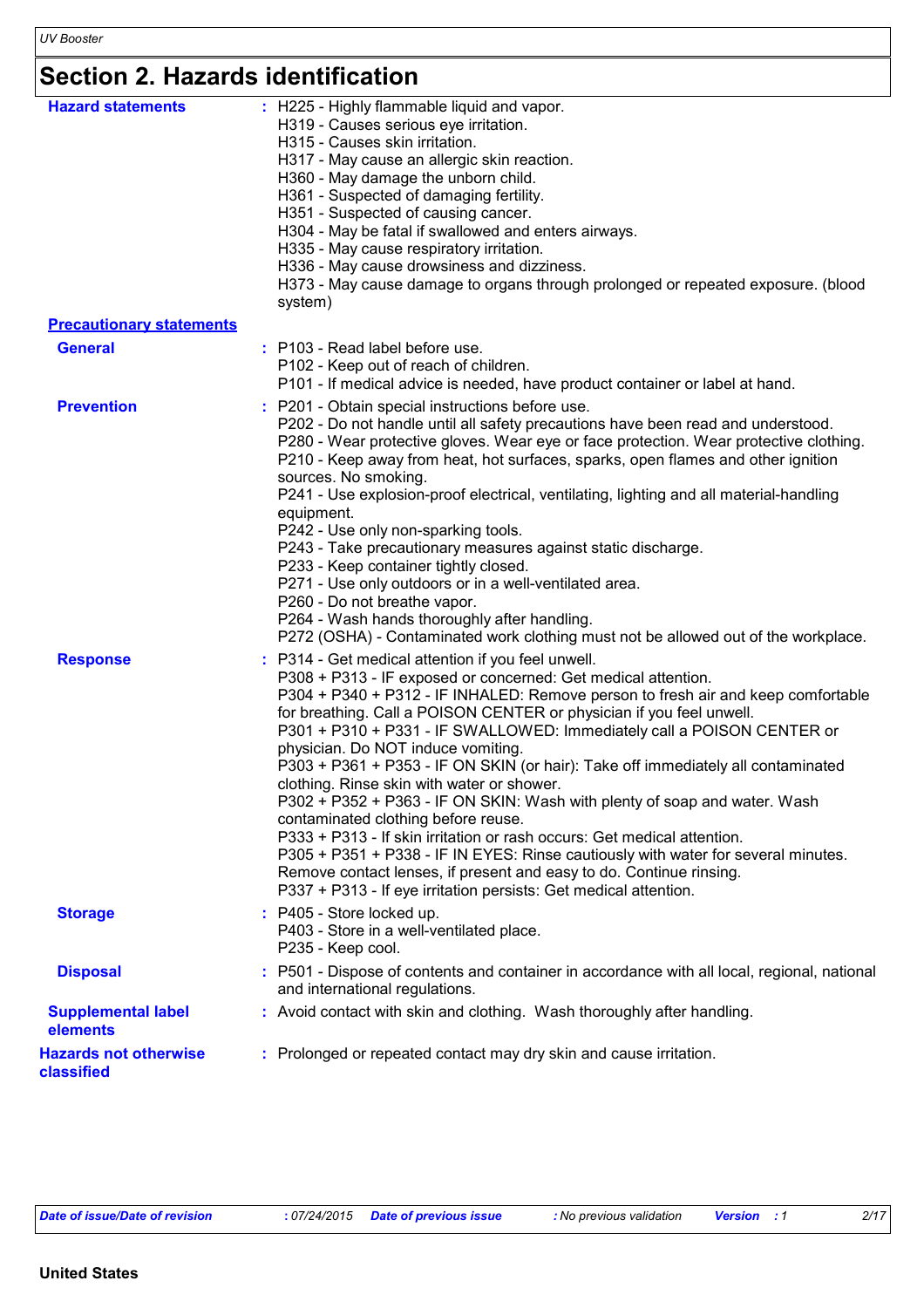### **Section 3. Composition/information on ingredients**

#### **Other means of identification Substance/mixture**

**:** Mixture

**:** Not available.

### **CAS number/other identifiers**

| <b>CAS number</b> | : Not applicable. |
|-------------------|-------------------|
|-------------------|-------------------|

| <b>Product code</b><br>$: 241 - 890/121 - 890$                  |                    |                  |                   |
|-----------------------------------------------------------------|--------------------|------------------|-------------------|
| <b>Ingredient name</b>                                          | <b>Other names</b> | $\frac{9}{6}$    | <b>CAS number</b> |
| lacetone                                                        |                    | $\geq$ 25 - <50  | 67-64-1           |
| Solvent naphtha (petroleum), light arom.                        |                    | $ 225 - 50$      | 64742-95-6        |
| $1,2,4$ -trimethylbenzene                                       |                    | $\ge 5 - 10$     | 95-63-6           |
| $\vert$ bis(1,2,2,6,6-pentamethyl-4-piperidyl) sebacate $\vert$ |                    | $\geq 3 - 5$     | 41556-26-7        |
| <b>BBP</b>                                                      |                    | $ ≥1 - <3$       | 85-68-7           |
| xylene                                                          |                    | $\geq 0.3 - 1$   | 1330-20-7         |
| <b>I</b> cumene                                                 |                    | $\geq 0.1 - 0.3$ | 98-82-8           |

Any concentration shown as a range is to protect confidentiality or is due to batch variation.

**There are no additional ingredients present which, within the current knowledge of the supplier and in the concentrations applicable, are classified as hazardous to health and hence require reporting in this section.**

### **Section 4. First aid measures**

### **Description of necessary first aid measures**

| <b>Eye contact</b>  | : Immediately flush eyes with plenty of water, occasionally lifting the upper and lower<br>eyelids. Check for and remove any contact lenses. Continue to rinse for at least 10<br>minutes. Get medical attention.                                                                                                                                                                                                                                                                                                                                                                                                                                                                                                                                                                                                                                                                                              |
|---------------------|----------------------------------------------------------------------------------------------------------------------------------------------------------------------------------------------------------------------------------------------------------------------------------------------------------------------------------------------------------------------------------------------------------------------------------------------------------------------------------------------------------------------------------------------------------------------------------------------------------------------------------------------------------------------------------------------------------------------------------------------------------------------------------------------------------------------------------------------------------------------------------------------------------------|
| <b>Inhalation</b>   | : Remove victim to fresh air and keep at rest in a position comfortable for breathing. If it<br>is suspected that fumes are still present, the rescuer should wear an appropriate mask<br>or self-contained breathing apparatus. If not breathing, if breathing is irregular or if<br>respiratory arrest occurs, provide artificial respiration or oxygen by trained personnel. It<br>may be dangerous to the person providing aid to give mouth-to-mouth resuscitation.<br>Get medical attention. If necessary, call a poison center or physician. If unconscious,<br>place in recovery position and get medical attention immediately. Maintain an open<br>airway. Loosen tight clothing such as a collar, tie, belt or waistband. In case of<br>inhalation of decomposition products in a fire, symptoms may be delayed. The exposed<br>person may need to be kept under medical surveillance for 48 hours. |
| <b>Skin contact</b> | : Wash skin thoroughly with soap and water or use recognized skin cleanser. Remove<br>contaminated clothing and shoes. Wash contaminated clothing thoroughly with water<br>before removing it, or wear gloves. Continue to rinse for at least 10 minutes. Get<br>medical attention. In the event of any complaints or symptoms, avoid further exposure.<br>Wash clothing before reuse. Clean shoes thoroughly before reuse.                                                                                                                                                                                                                                                                                                                                                                                                                                                                                    |
| <b>Ingestion</b>    | : Get medical attention immediately. Call a poison center or physician. Wash out mouth<br>with water. Remove dentures if any. Remove victim to fresh air and keep at rest in a<br>position comfortable for breathing. If material has been swallowed and the exposed<br>person is conscious, give small quantities of water to drink. Stop if the exposed person<br>feels sick as vomiting may be dangerous. Aspiration hazard if swallowed. Can enter<br>lungs and cause damage. Do not induce vomiting. If vomiting occurs, the head should<br>be kept low so that vomit does not enter the lungs. Never give anything by mouth to an<br>unconscious person. If unconscious, place in recovery position and get medical<br>attention immediately. Maintain an open airway. Loosen tight clothing such as a collar,<br>tie, belt or waistband.                                                                |

### **Most important symptoms/effects, acute and delayed**

#### **Potential acute health effects**

**Eye contact :** Causes serious eye irritation.

|  | Date of issue/Date of revision | : 07/24/2015 | Date of previous issue | : No previous validation | <b>Version</b> |  | 3/17 |
|--|--------------------------------|--------------|------------------------|--------------------------|----------------|--|------|
|--|--------------------------------|--------------|------------------------|--------------------------|----------------|--|------|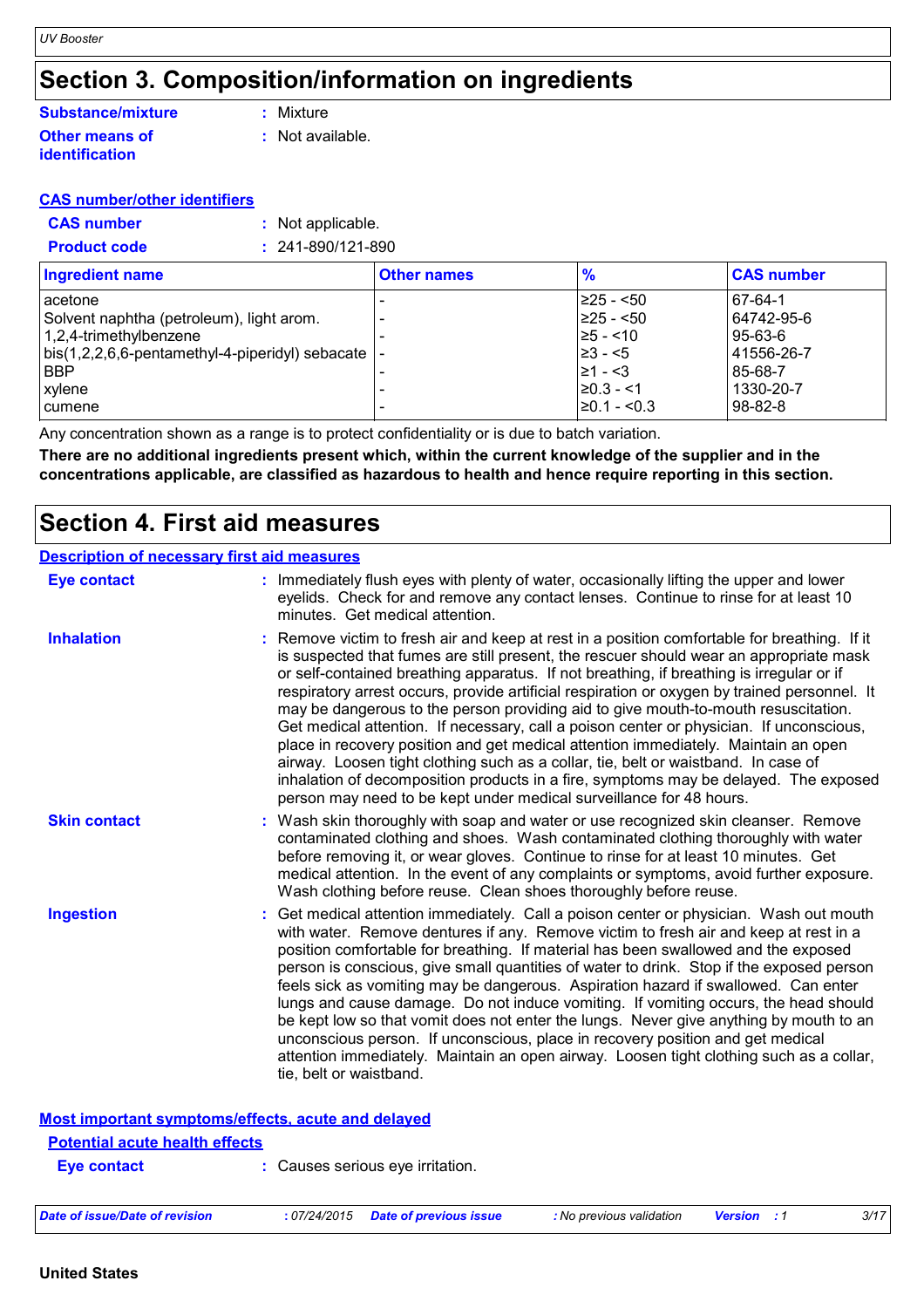# **Section 4. First aid measures**

| <b>Inhalation</b>                   | : Can cause central nervous system (CNS) depression. May cause drowsiness and<br>dizziness. May cause respiratory irritation.                                                                                                                                                                                                                                                                                   |
|-------------------------------------|-----------------------------------------------------------------------------------------------------------------------------------------------------------------------------------------------------------------------------------------------------------------------------------------------------------------------------------------------------------------------------------------------------------------|
| <b>Skin contact</b>                 | : Causes skin irritation. Defatting to the skin. May cause an allergic skin reaction.                                                                                                                                                                                                                                                                                                                           |
| <b>Ingestion</b>                    | : Can cause central nervous system (CNS) depression. May be fatal if swallowed and<br>enters airways.                                                                                                                                                                                                                                                                                                           |
| <b>Over-exposure signs/symptoms</b> |                                                                                                                                                                                                                                                                                                                                                                                                                 |
| <b>Eye contact</b>                  | : Adverse symptoms may include the following:<br>pain or irritation<br>watering<br>redness                                                                                                                                                                                                                                                                                                                      |
| <b>Inhalation</b>                   | : Adverse symptoms may include the following:<br>respiratory tract irritation<br>coughing<br>nausea or vomiting<br>headache<br>drowsiness/fatigue<br>dizziness/vertigo<br>unconsciousness<br>reduced fetal weight<br>increase in fetal deaths<br>skeletal malformations                                                                                                                                         |
| <b>Skin contact</b>                 | : Adverse symptoms may include the following:<br>irritation<br>redness<br>dryness<br>cracking<br>reduced fetal weight<br>increase in fetal deaths<br>skeletal malformations                                                                                                                                                                                                                                     |
| <b>Ingestion</b>                    | : Adverse symptoms may include the following:<br>nausea or vomiting<br>reduced fetal weight<br>increase in fetal deaths<br>skeletal malformations                                                                                                                                                                                                                                                               |
|                                     | <u>Indication of immediate medical attention and special treatment needed, if necessary</u>                                                                                                                                                                                                                                                                                                                     |
| <b>Notes to physician</b>           | : In case of inhalation of decomposition products in a fire, symptoms may be delayed.<br>The exposed person may need to be kept under medical surveillance for 48 hours.                                                                                                                                                                                                                                        |
| <b>Specific treatments</b>          | : No specific treatment.                                                                                                                                                                                                                                                                                                                                                                                        |
| <b>Protection of first-aiders</b>   | : No action shall be taken involving any personal risk or without suitable training. If it is<br>suspected that fumes are still present, the rescuer should wear an appropriate mask or<br>self-contained breathing apparatus. It may be dangerous to the person providing aid to<br>give mouth-to-mouth resuscitation. Wash contaminated clothing thoroughly with water<br>before removing it, or wear gloves. |

**See toxicological information (Section 11)**

### **Section 5. Fire-fighting measures**

| <u>Extinquishing media</u>             |                                                        |
|----------------------------------------|--------------------------------------------------------|
| <b>Suitable extinguishing</b><br>media | : Use dry chemical, $CO2$ , water spray (fog) or foam. |
| Unsuitable extinguishing<br>media      | : Do not use water jet.                                |

*Date of issue/Date of revision* **:** *07/24/2015 Date of previous issue : No previous validation Version : 1 4/17*

**United States**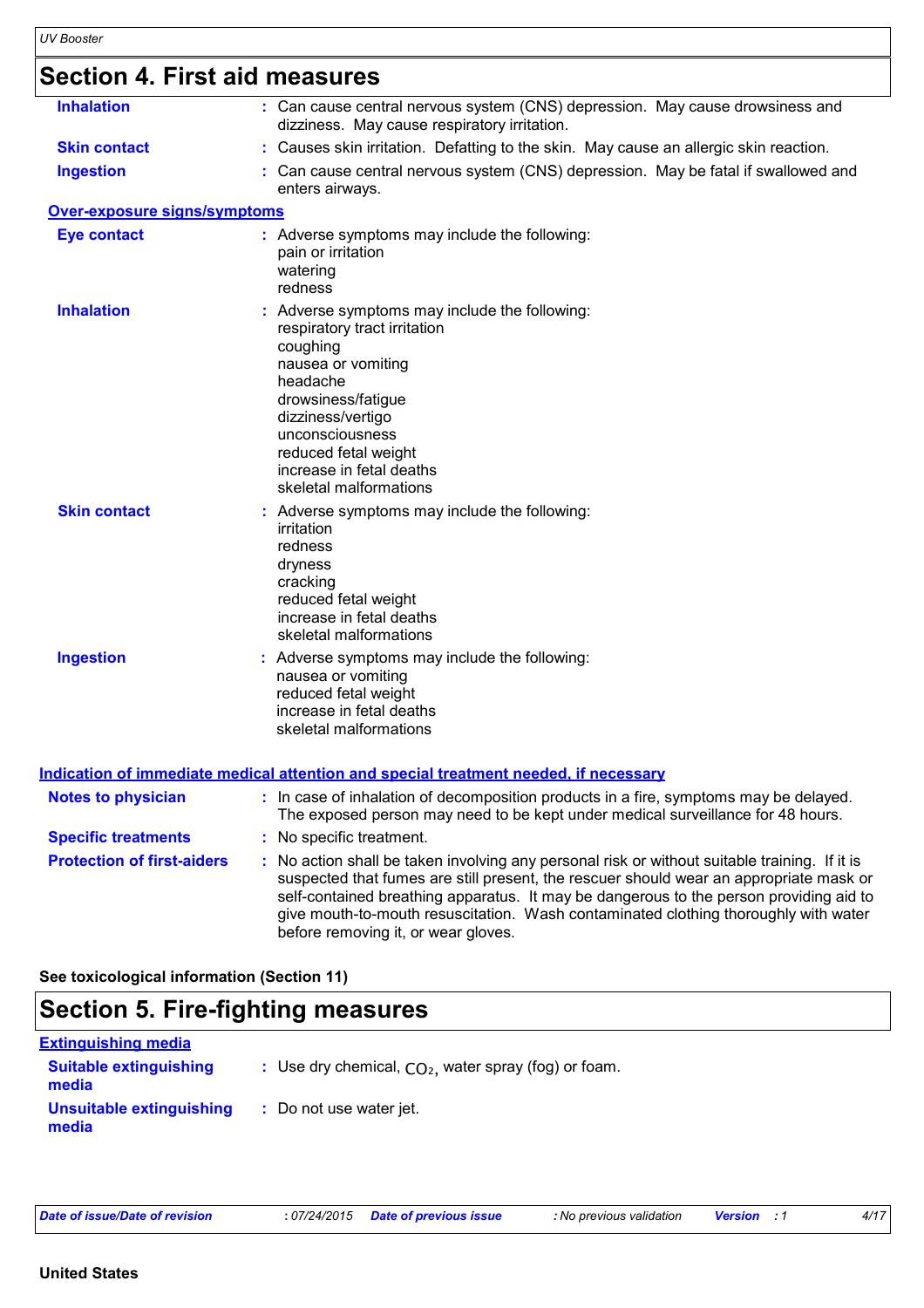### **Section 5. Fire-fighting measures**

| <b>Specific hazards arising</b><br>from the chemical     | : Highly flammable liquid and vapor. In a fire or if heated, a pressure increase will occur<br>and the container may burst, with the risk of a subsequent explosion. Runoff to sewer<br>may create fire or explosion hazard.                                                                                                  |
|----------------------------------------------------------|-------------------------------------------------------------------------------------------------------------------------------------------------------------------------------------------------------------------------------------------------------------------------------------------------------------------------------|
| <b>Hazardous thermal</b><br>decomposition products       | Decomposition products may include the following materials:<br>carbon dioxide<br>carbon monoxide<br>nitrogen oxides                                                                                                                                                                                                           |
| <b>Special protective actions</b><br>for fire-fighters   | : Promptly isolate the scene by removing all persons from the vicinity of the incident if<br>there is a fire. No action shall be taken involving any personal risk or without suitable<br>training. Move containers from fire area if this can be done without risk. Use water<br>spray to keep fire-exposed containers cool. |
| <b>Special protective</b><br>equipment for fire-fighters | : Fire-fighters should wear appropriate protective equipment and self-contained breathing<br>apparatus (SCBA) with a full face-piece operated in positive pressure mode.                                                                                                                                                      |

### **Section 6. Accidental release measures**

### **Personal precautions, protective equipment and emergency procedures**

| For non-emergency<br>personnel                        | : No action shall be taken involving any personal risk or without suitable training.<br>Evacuate surrounding areas. Keep unnecessary and unprotected personnel from<br>entering. Do not touch or walk through spilled material. Shut off all ignition sources.<br>No flares, smoking or flames in hazard area. Avoid breathing vapor or mist. Provide<br>adequate ventilation. Wear appropriate respirator when ventilation is inadequate. Put<br>on appropriate personal protective equipment.                                                                                                                                                                                                                                                                      |
|-------------------------------------------------------|----------------------------------------------------------------------------------------------------------------------------------------------------------------------------------------------------------------------------------------------------------------------------------------------------------------------------------------------------------------------------------------------------------------------------------------------------------------------------------------------------------------------------------------------------------------------------------------------------------------------------------------------------------------------------------------------------------------------------------------------------------------------|
| For emergency responders                              | If specialised clothing is required to deal with the spillage, take note of any information<br>÷.<br>in Section 8 on suitable and unsuitable materials. See also the information in "For non-<br>emergency personnel".                                                                                                                                                                                                                                                                                                                                                                                                                                                                                                                                               |
| <b>Environmental precautions</b>                      | : Avoid dispersal of spilled material and runoff and contact with soil, waterways, drains<br>and sewers. Inform the relevant authorities if the product has caused environmental<br>pollution (sewers, waterways, soil or air).                                                                                                                                                                                                                                                                                                                                                                                                                                                                                                                                      |
| Methods and materials for containment and cleaning up |                                                                                                                                                                                                                                                                                                                                                                                                                                                                                                                                                                                                                                                                                                                                                                      |
| <b>Small spill</b>                                    | : Stop leak if without risk. Move containers from spill area. Use spark-proof tools and<br>explosion-proof equipment. Dilute with water and mop up if water-soluble. Alternatively,<br>or if water-insoluble, absorb with an inert dry material and place in an appropriate waste<br>disposal container. Dispose of via a licensed waste disposal contractor.                                                                                                                                                                                                                                                                                                                                                                                                        |
| <b>Large spill</b>                                    | : Stop leak if without risk. Move containers from spill area. Use spark-proof tools and<br>explosion-proof equipment. Approach release from upwind. Prevent entry into sewers,<br>water courses, basements or confined areas. Wash spillages into an effluent treatment<br>plant or proceed as follows. Contain and collect spillage with non-combustible,<br>absorbent material e.g. sand, earth, vermiculite or diatomaceous earth and place in<br>container for disposal according to local regulations (see Section 13). Dispose of via a<br>licensed waste disposal contractor. Contaminated absorbent material may pose the<br>same hazard as the spilled product. Note: see Section 1 for emergency contact<br>information and Section 13 for waste disposal. |

# **Section 7. Handling and storage**

### **Precautions for safe handling**

| <b>Protective measures</b> | : Put on appropriate personal protective equipment (see Section 8). Persons with a<br>history of skin sensitization problems should not be employed in any process in which<br>this product is used. Avoid exposure - obtain special instructions before use. Avoid<br>exposure during pregnancy. Do not handle until all safety precautions have been read<br>and understood. Do not get in eyes or on skin or clothing. Do not breathe vapor or mist.<br>Do not swallow. Use only with adequate ventilation. Wear appropriate respirator when<br>ventilation is inadequate. Do not enter storage areas and confined spaces unless<br>adequately ventilated. Keep in the original container or an approved alternative made |
|----------------------------|------------------------------------------------------------------------------------------------------------------------------------------------------------------------------------------------------------------------------------------------------------------------------------------------------------------------------------------------------------------------------------------------------------------------------------------------------------------------------------------------------------------------------------------------------------------------------------------------------------------------------------------------------------------------------------------------------------------------------|
|----------------------------|------------------------------------------------------------------------------------------------------------------------------------------------------------------------------------------------------------------------------------------------------------------------------------------------------------------------------------------------------------------------------------------------------------------------------------------------------------------------------------------------------------------------------------------------------------------------------------------------------------------------------------------------------------------------------------------------------------------------------|

| Date of issue/Date of revision | : 07/24/2015  Date of previous issue | : No previous validation | <b>Version</b> : 1 | 5/17 |
|--------------------------------|--------------------------------------|--------------------------|--------------------|------|
|--------------------------------|--------------------------------------|--------------------------|--------------------|------|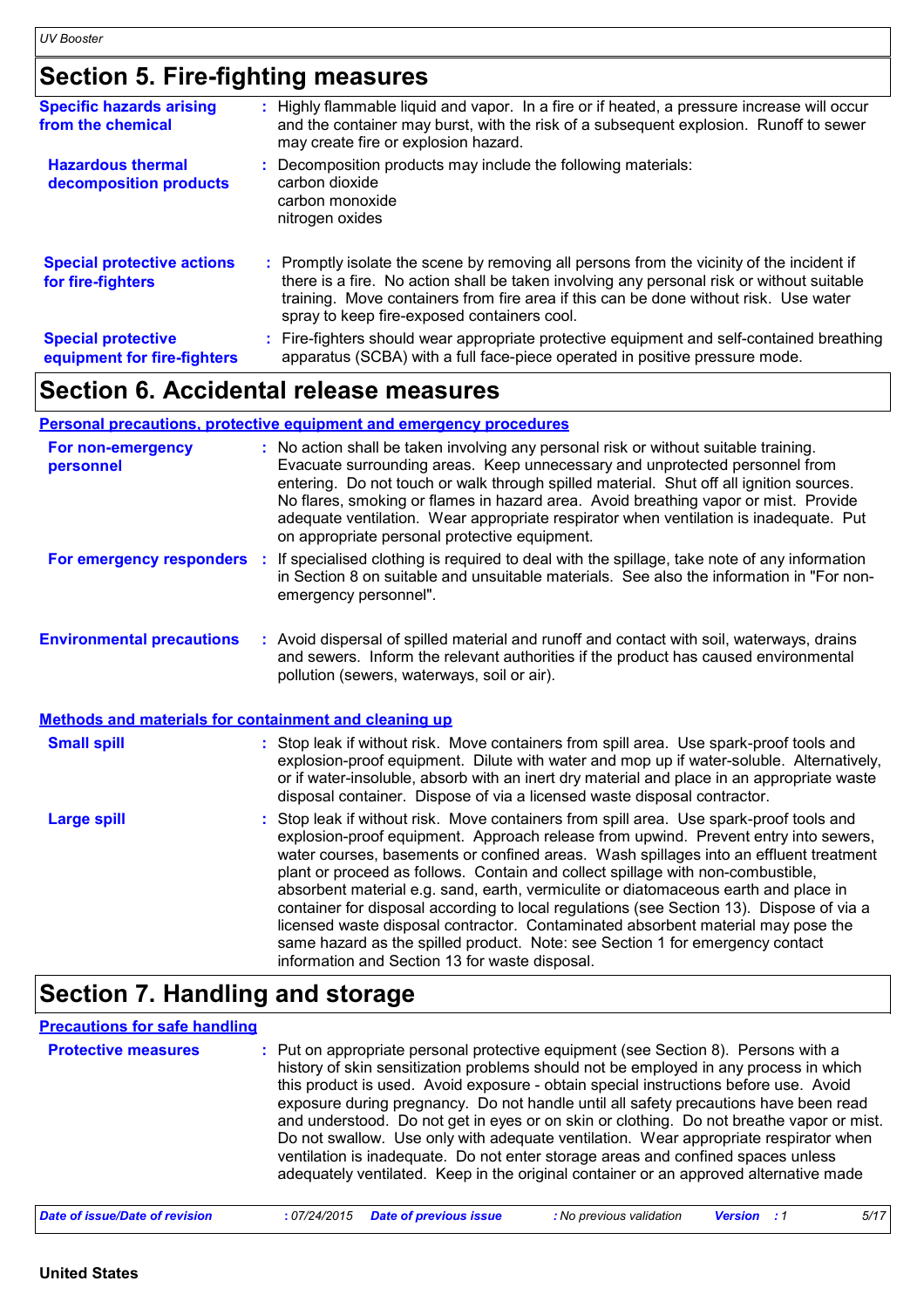### **Section 7. Handling and storage**

|                                                                                  | from a compatible material, kept tightly closed when not in use. Store and use away<br>from heat, sparks, open flame or any other ignition source. Use explosion-proof<br>electrical (ventilating, lighting and material handling) equipment. Use only non-sparking<br>tools. Take precautionary measures against electrostatic discharges. Empty containers<br>retain product residue and can be hazardous. Do not reuse container.                                                                                                                                                                                                             |
|----------------------------------------------------------------------------------|--------------------------------------------------------------------------------------------------------------------------------------------------------------------------------------------------------------------------------------------------------------------------------------------------------------------------------------------------------------------------------------------------------------------------------------------------------------------------------------------------------------------------------------------------------------------------------------------------------------------------------------------------|
| <b>Advice on general</b><br>occupational hygiene                                 | : Eating, drinking and smoking should be prohibited in areas where this material is<br>handled, stored and processed. Workers should wash hands and face before eating,<br>drinking and smoking. Remove contaminated clothing and protective equipment before<br>entering eating areas. See also Section 8 for additional information on hygiene<br>measures.                                                                                                                                                                                                                                                                                    |
| <b>Conditions for safe storage,</b><br>including any<br><b>incompatibilities</b> | : Store in accordance with local regulations. Store in a segregated and approved area.<br>Store in original container protected from direct sunlight in a dry, cool and well-ventilated<br>area, away from incompatible materials (see Section 10) and food and drink. Store<br>locked up. Eliminate all ignition sources. Separate from oxidizing materials. Keep<br>container tightly closed and sealed until ready for use. Containers that have been<br>opened must be carefully resealed and kept upright to prevent leakage. Do not store in<br>unlabeled containers. Use appropriate containment to avoid environmental<br>contamination. |

# **Section 8. Exposure controls/personal protection**

### **Control parameters**

### **Occupational exposure limits**

| <b>Ingredient name</b>                   | <b>Exposure limits</b>                            |
|------------------------------------------|---------------------------------------------------|
| acetone                                  | ACGIH TLV (United States, 4/2014).                |
|                                          | TWA: 500 ppm 8 hours.                             |
|                                          | TWA: 1188 mg/m <sup>3</sup> 8 hours.              |
|                                          | STEL: 750 ppm 15 minutes.                         |
|                                          | STEL: 1782 mg/m <sup>3</sup> 15 minutes.          |
|                                          | OSHA PEL 1989 (United States, 3/1989).            |
|                                          | TWA: 750 ppm 8 hours.                             |
|                                          | TWA: 1800 mg/m <sup>3</sup> 8 hours.              |
|                                          | STEL: 1000 ppm 15 minutes.                        |
|                                          | STEL: 2400 mg/m <sup>3</sup> 15 minutes.          |
|                                          | NIOSH REL (United States, 10/2013).               |
|                                          | TWA: 250 ppm 10 hours.                            |
|                                          | TWA: 590 mg/m <sup>3</sup> 10 hours.              |
|                                          | OSHA PEL (United States, 2/2013).                 |
|                                          | TWA: 1000 ppm 8 hours.                            |
|                                          | TWA: 2400 mg/m <sup>3</sup> 8 hours.              |
| Solvent naphtha (petroleum), light arom. | ACGIH TLV (United States, 4/2014).                |
|                                          | TWA: 5 mg/m <sup>3</sup> 8 hours. Form: Mist      |
|                                          | STEL: 10 mg/m <sup>3</sup> 15 minutes. Form: Mist |
| 1,2,4-trimethylbenzene                   | <b>ACGIH TLV (United States, 4/2014).</b>         |
|                                          | TWA: 25 ppm 8 hours.                              |
|                                          | TWA: $123$ mg/m <sup>3</sup> 8 hours.             |
|                                          | OSHA PEL 1989 (United States, 3/1989).            |
|                                          | TWA: 25 ppm 8 hours.                              |
|                                          | TWA: 125 mg/m <sup>3</sup> 8 hours.               |
|                                          | NIOSH REL (United States, 10/2013).               |
|                                          | TWA: 25 ppm 10 hours.                             |
|                                          | TWA: 125 mg/m <sup>3</sup> 10 hours.              |
| xylene                                   | <b>ACGIH TLV (United States, 4/2014).</b>         |
|                                          | TWA: 100 ppm 8 hours.                             |
|                                          | TWA: 434 mg/m <sup>3</sup> 8 hours.               |
|                                          | STEL: 150 ppm 15 minutes.                         |
|                                          | STEL: 651 mg/m <sup>3</sup> 15 minutes.           |
|                                          | OSHA PEL 1989 (United States, 3/1989).            |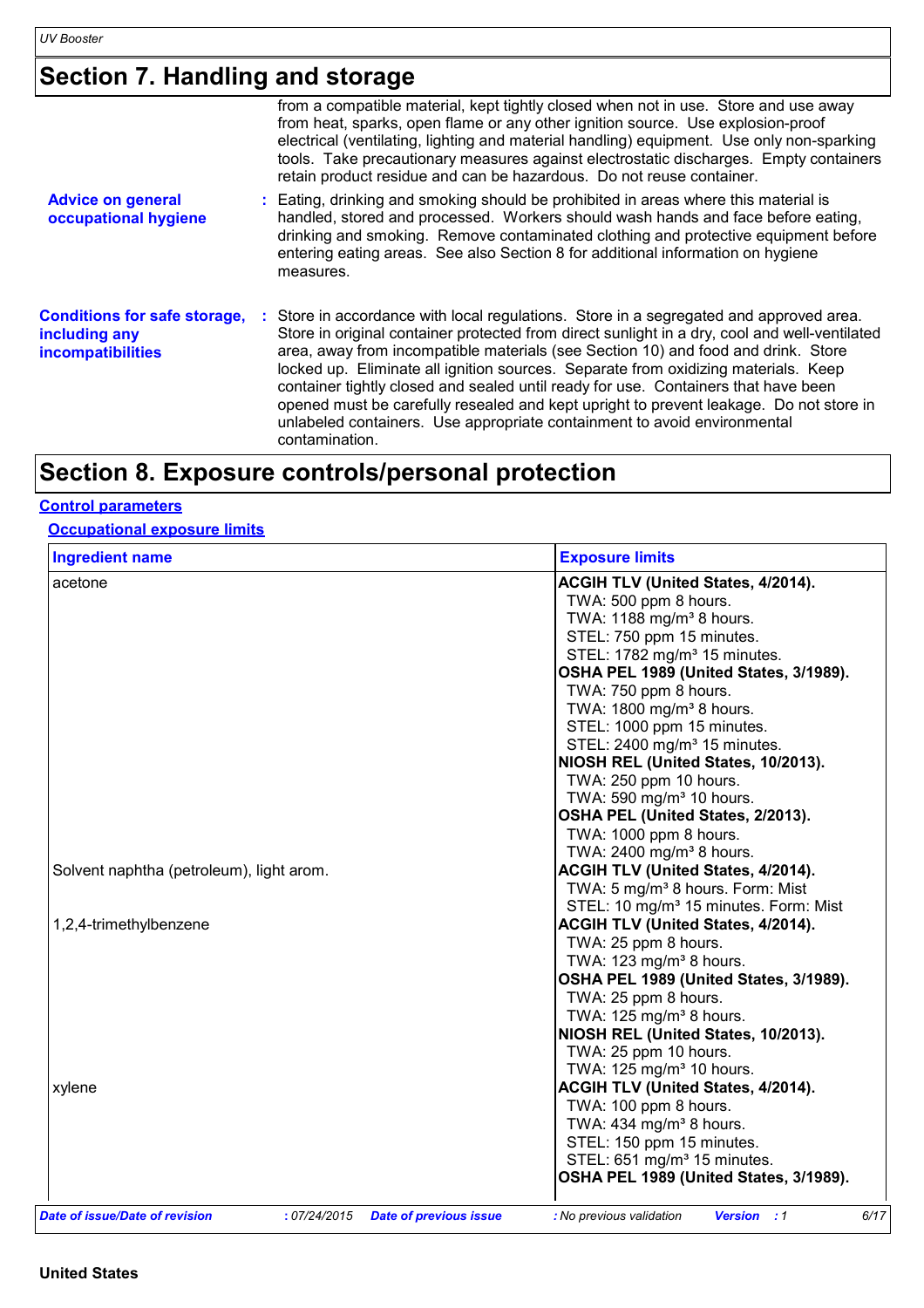# **Section 8. Exposure controls/personal protection**

|        | STEL: 150 ppm 15 minutes.               |
|--------|-----------------------------------------|
|        | STEL: 655 mg/m <sup>3</sup> 15 minutes. |
|        | TWA: 100 ppm 8 hours.                   |
|        | TWA: 435 mg/m <sup>3</sup> 8 hours.     |
|        | OSHA PEL (United States, 2/2013).       |
|        | TWA: 100 ppm 8 hours.                   |
|        | TWA: 435 mg/m <sup>3</sup> 8 hours.     |
| cumene | NIOSH REL (United States, 10/2013).     |
|        | Absorbed through skin.                  |
|        | TWA: 50 ppm 10 hours.                   |
|        | TWA: 245 mg/m <sup>3</sup> 10 hours.    |
|        | ACGIH TLV (United States, 4/2014).      |
|        | TWA: 50 ppm 8 hours.                    |
|        | OSHA PEL (United States, 2/2013).       |
|        | Absorbed through skin.                  |
|        |                                         |
|        | TWA: 50 ppm 8 hours.                    |
|        | TWA: $245$ mg/m <sup>3</sup> 8 hours.   |
|        | OSHA PEL 1989 (United States, 3/1989).  |
|        | Absorbed through skin.                  |
|        | TWA: 50 ppm 8 hours.                    |
|        | TWA: $245$ mg/m <sup>3</sup> 8 hours.   |
|        |                                         |

| <b>Appropriate engineering</b><br><b>controls</b> | : Use only with adequate ventilation. Use process enclosures, local exhaust ventilation or<br>other engineering controls to keep worker exposure to airborne contaminants below any<br>recommended or statutory limits. The engineering controls also need to keep gas,<br>vapor or dust concentrations below any lower explosive limits. Use explosion-proof<br>ventilation equipment.                                                                                                                                                                                                                                |
|---------------------------------------------------|------------------------------------------------------------------------------------------------------------------------------------------------------------------------------------------------------------------------------------------------------------------------------------------------------------------------------------------------------------------------------------------------------------------------------------------------------------------------------------------------------------------------------------------------------------------------------------------------------------------------|
| <b>Environmental exposure</b><br><b>controls</b>  | : Emissions from ventilation or work process equipment should be checked to ensure<br>they comply with the requirements of environmental protection legislation. In some<br>cases, fume scrubbers, filters or engineering modifications to the process equipment<br>will be necessary to reduce emissions to acceptable levels.                                                                                                                                                                                                                                                                                        |
| <b>Individual protection measures</b>             |                                                                                                                                                                                                                                                                                                                                                                                                                                                                                                                                                                                                                        |
| <b>Hygiene measures</b>                           | : Wash hands, forearms and face thoroughly after handling chemical products, before<br>eating, smoking and using the lavatory and at the end of the working period.<br>Appropriate techniques should be used to remove potentially contaminated clothing.<br>Contaminated work clothing should not be allowed out of the workplace. Wash<br>contaminated clothing before reusing. Ensure that eyewash stations and safety<br>showers are close to the workstation location.                                                                                                                                            |
| <b>Eye/face protection</b>                        | : Safety eyewear complying with an approved standard should be used when a risk<br>assessment indicates this is necessary to avoid exposure to liquid splashes, mists,<br>gases or dusts. If contact is possible, the following protection should be worn, unless<br>the assessment indicates a higher degree of protection: chemical splash goggles.                                                                                                                                                                                                                                                                  |
| <b>Skin protection</b>                            |                                                                                                                                                                                                                                                                                                                                                                                                                                                                                                                                                                                                                        |
| <b>Hand protection</b>                            | : Chemical-resistant, impervious gloves complying with an approved standard should be<br>worn at all times when handling chemical products if a risk assessment indicates this is<br>necessary. Considering the parameters specified by the glove manufacturer, check<br>during use that the gloves are still retaining their protective properties. It should be<br>noted that the time to breakthrough for any glove material may be different for different<br>glove manufacturers. In the case of mixtures, consisting of several substances, the<br>protection time of the gloves cannot be accurately estimated. |
| <b>Body protection</b>                            | : Personal protective equipment for the body should be selected based on the task being<br>performed and the risks involved and should be approved by a specialist before<br>handling this product. When there is a risk of ignition from static electricity, wear anti-<br>static protective clothing. For the greatest protection from static discharges, clothing<br>should include anti-static overalls, boots and gloves.                                                                                                                                                                                         |

| Date of issue/Date of revision | : 07/24/2015 Date of previous issue | : No previous validation | <b>Version</b> : 1 | 7/17 |
|--------------------------------|-------------------------------------|--------------------------|--------------------|------|
|                                |                                     |                          |                    |      |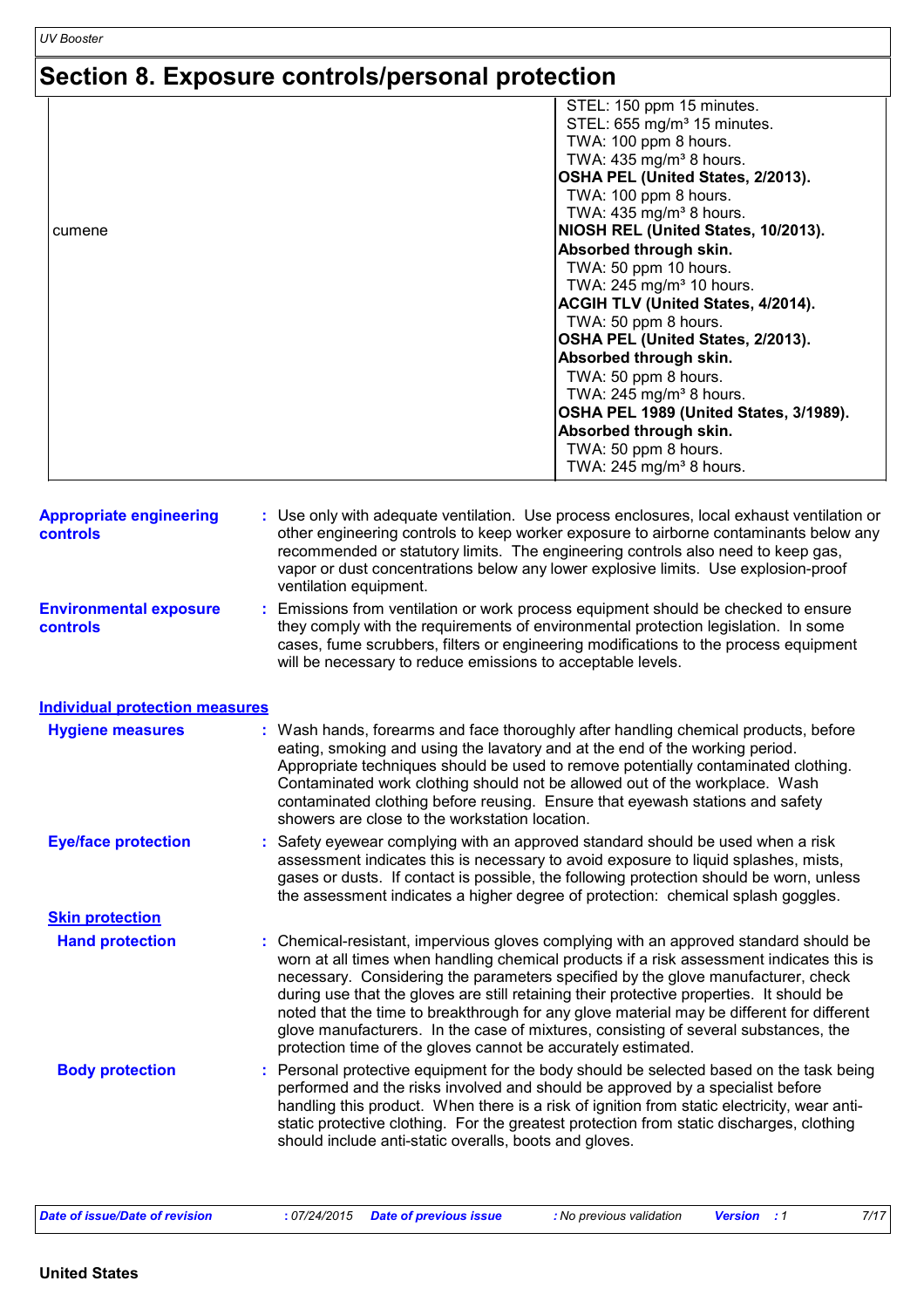### **Section 8. Exposure controls/personal protection**

| <b>Other skin protection</b>  | : Appropriate footwear and any additional skin protection measures should be selected<br>based on the task being performed and the risks involved and should be approved by a<br>specialist before handling this product.                                                                                                  |
|-------------------------------|----------------------------------------------------------------------------------------------------------------------------------------------------------------------------------------------------------------------------------------------------------------------------------------------------------------------------|
| <b>Respiratory protection</b> | : Use a properly fitted, air-purifying or air-fed respirator complying with an approved<br>standard if a risk assessment indicates this is necessary. Respirator selection must be<br>based on known or anticipated exposure levels, the hazards of the product and the safe<br>working limits of the selected respirator. |

### **Section 9. Physical and chemical properties**

| <b>Appearance</b>                                 |                                                  |
|---------------------------------------------------|--------------------------------------------------|
| <b>Physical state</b>                             | : Liquid. [Clear.]                               |
| <b>Color</b>                                      | : Not available.                                 |
| <b>Odor</b>                                       | : Hydrocarbon.                                   |
| <b>Odor threshold</b>                             | Not available.                                   |
| pH                                                | : Not available.                                 |
| <b>Melting point</b>                              | : <- $50^{\circ}$ C (<- $58^{\circ}$ F)          |
| <b>Boiling point</b>                              | $>150^{\circ}$ C ( $>302^{\circ}$ F)             |
| <b>Flash point</b>                                | Closed cup: <4 $^{\circ}$ C (<39.2 $^{\circ}$ F) |
| <b>Evaporation rate</b>                           | Not available.                                   |
| <b>Flammability (solid, gas)</b>                  | Not applicable.                                  |
| Lower and upper explosive<br>(flammable) limits   | : Not available.                                 |
| <b>Vapor pressure</b>                             | : Not available.                                 |
| <b>Vapor density</b>                              | Not available.                                   |
| <b>Relative density</b>                           | : Not available.                                 |
| <b>Solubility</b>                                 | : Not available.                                 |
| <b>Solubility in water</b>                        | : Not available.                                 |
| <b>Partition coefficient: n-</b><br>octanol/water | : Not available.                                 |
| <b>Auto-ignition temperature</b>                  | : Not available.                                 |
| <b>Decomposition temperature</b>                  | : Not available.                                 |
| <b>SADT</b>                                       | Not available.                                   |
| <b>Viscosity</b>                                  | Dynamic (room temperature): 30 mPa·s (30 cP)     |
| <b>Density</b>                                    | $0.883$ g/cm <sup>3</sup>                        |
| <b>Physical/chemical</b><br>properties comments   | : VOC content: $<$ 395 g/l                       |

# **Section 10. Stability and reactivity**

| Date of issue/Date of revision                      | 8/17<br><b>Date of previous issue</b><br>:07/24/2015<br>: No previous validation<br><b>Version</b> : 1                                                                       |
|-----------------------------------------------------|------------------------------------------------------------------------------------------------------------------------------------------------------------------------------|
| <b>Incompatible materials</b>                       | : Reactive or incompatible with the following materials: acids and alkalis.                                                                                                  |
| <b>Conditions to avoid</b>                          | : Avoid all possible sources of ignition (spark or flame). Do not pressurize, cut, weld,<br>braze, solder, drill, grind or expose containers to heat or sources of ignition. |
|                                                     | Under normal conditions of storage and use, hazardous polymerization will not occur.                                                                                         |
| <b>Possibility of hazardous</b><br><b>reactions</b> | : Under normal conditions of storage and use, hazardous reactions will not occur.                                                                                            |
| <b>Chemical stability</b>                           | : The product is stable.                                                                                                                                                     |
| <b>Reactivity</b>                                   | : No specific test data related to reactivity available for this product or its ingredients.                                                                                 |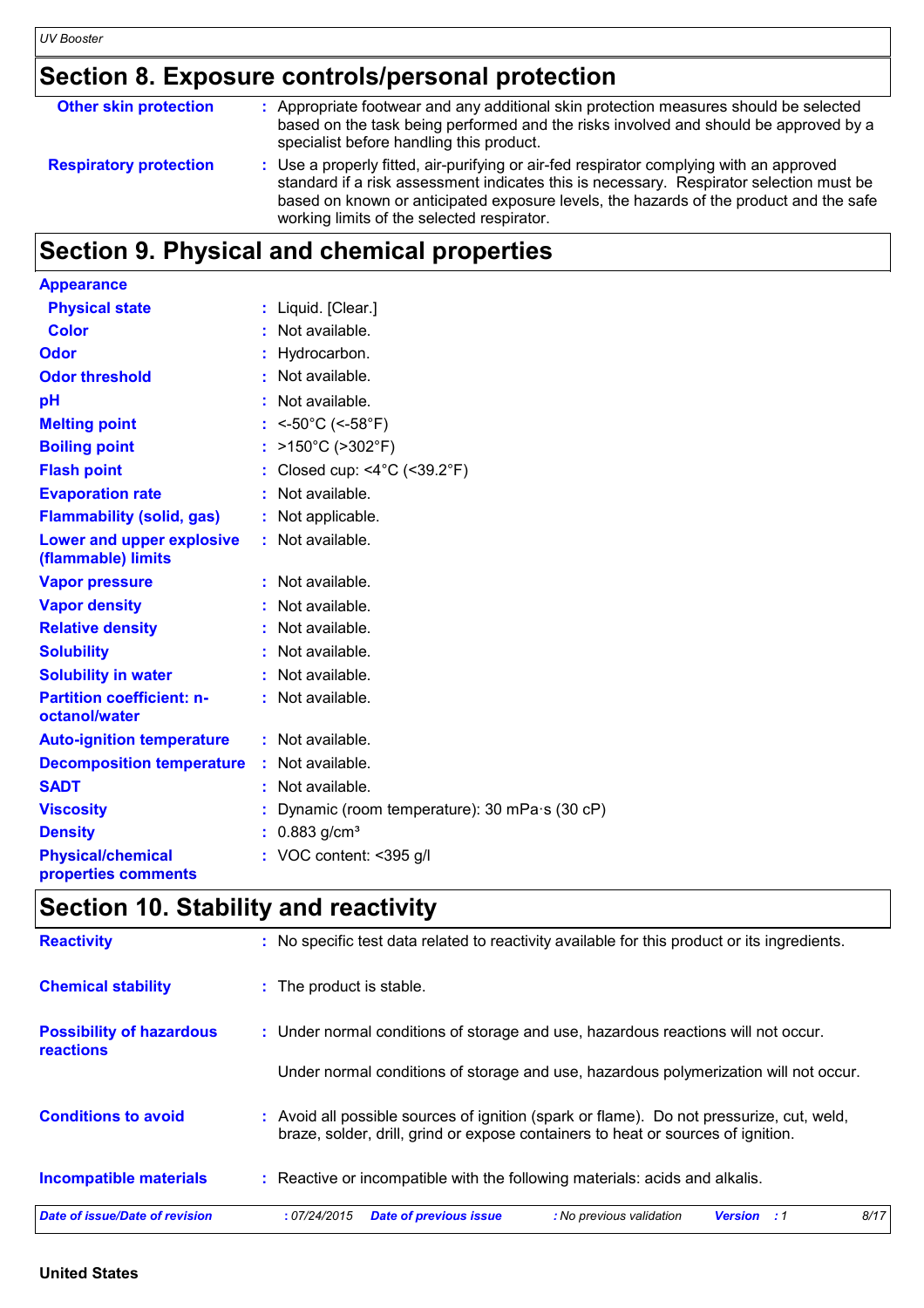### **Section 10. Stability and reactivity**

Reactive or incompatible with the following materials: oxidizing materials

#### **Hazardous decomposition products**

Under normal conditions of storage and use, hazardous decomposition products should **:** not be produced.

### **Section 11. Toxicological information**

### **Information on toxicological effects**

|  |  | <b>Acute toxicity</b> |  |
|--|--|-----------------------|--|
|--|--|-----------------------|--|

| <b>Product/ingredient name</b>              | <b>Result</b>                   | <b>Species</b> | <b>Dose</b>             | <b>Exposure</b> |
|---------------------------------------------|---------------------------------|----------------|-------------------------|-----------------|
| acetone                                     | LC50 Inhalation Dusts and mists | Rat            | 76 mg/l                 | 4 hours         |
|                                             | <b>LC50 Inhalation Vapor</b>    | Rat - Male     | 30000 ppm               | 4 hours         |
|                                             | LD50 Dermal                     | Rabbit         | >15800 mg/kg            |                 |
|                                             | LD50 Oral                       | Rat            | 5800 mg/kg              |                 |
| Solvent naphtha (petroleum),<br>light arom. | LD50 Oral                       | Rat            | 8400 mg/kg              |                 |
| 1,2,4-trimethylbenzene                      | LC50 Inhalation Dusts and mists | Rat            | 18000 mg/m <sup>3</sup> | 4 hours         |
|                                             | LD50 Dermal                     | Rabbit         | >3160 mg/kg             |                 |
|                                             | LD50 Oral                       | Rat            | 3280 mg/kg              |                 |
| $bis(1,2,2,6,6-pentamethyl-$                | LD50 Oral                       | Rat            | 2369 to 3920 mg/        |                 |
| 4-piperidyl) sebacate                       |                                 |                | kg                      |                 |
| <b>BBP</b>                                  | LD50 Dermal                     | Rabbit         | >10000 mg/kg            |                 |
|                                             | LD50 Dermal                     | Rat            | 6700 mg/kg              |                 |
|                                             | LD50 Oral                       | Rat            | 2330 mg/kg              |                 |
| xylene                                      | <b>LC50 Inhalation Vapor</b>    | Rat            | 5000 ppm                | 4 hours         |
|                                             | LD50 Dermal                     | Rabbit         | >4200 mg/kg             |                 |
|                                             | LD50 Oral                       | Rat            | 4300 mg/kg              |                 |
| cumene                                      | <b>LC50 Inhalation Vapor</b>    | Rat            | 39000 mg/m <sup>3</sup> | 4 hours         |
|                                             | LD50 Oral                       | Rat            | 1400 mg/kg              |                 |

#### **Irritation/Corrosion**

| <b>Product/ingredient name</b> | <b>Result</b>            | <b>Species</b> | <b>Score</b> | <b>Exposure</b> | <b>Observation</b>       |
|--------------------------------|--------------------------|----------------|--------------|-----------------|--------------------------|
| acetone                        | Eyes - Mild irritant     | Rabbit         |              | 10 microliters  |                          |
|                                | Eyes - Moderate irritant | Rabbit         |              | 24 hours 20     | $\blacksquare$           |
|                                |                          |                |              | milligrams      |                          |
|                                | Eyes - Severe irritant   | Rabbit         |              | 20 milligrams   |                          |
|                                | Skin - Mild irritant     | Rabbit         |              | 24 hours 500    |                          |
|                                |                          |                |              | milligrams      |                          |
|                                | Skin - Mild irritant     | Rabbit         |              | 395             |                          |
|                                |                          |                |              | milligrams      |                          |
| xylene                         | Eyes - Severe irritant   | Rabbit         |              | 24 hours 5      | $\blacksquare$           |
|                                |                          |                |              | milligrams      |                          |
|                                | Skin - Mild irritant     | Rat            |              | 8 hours 60      | $\blacksquare$           |
|                                |                          |                |              | microliters     |                          |
|                                | Skin - Moderate irritant | Rabbit         |              | 24 hours 500    | L,                       |
|                                |                          |                |              | milligrams      |                          |
|                                | Skin - Moderate irritant | Rabbit         |              | 100 Percent     | $\overline{\phantom{a}}$ |
| cumene                         | Eyes - Mild irritant     | Rabbit         |              | 24 hours 500    |                          |
|                                |                          |                |              | milligrams      |                          |
|                                | Eyes - Mild irritant     | Rabbit         |              | 86 milligrams   |                          |
|                                | Skin - Mild irritant     | Rabbit         |              | 24 hours 10     | $\blacksquare$           |
|                                |                          |                |              | milligrams      |                          |
|                                | Skin - Moderate irritant | Rabbit         |              | 24 hours 100    | L,                       |
|                                |                          |                |              | milligrams      |                          |

**Sensitization**

Not available.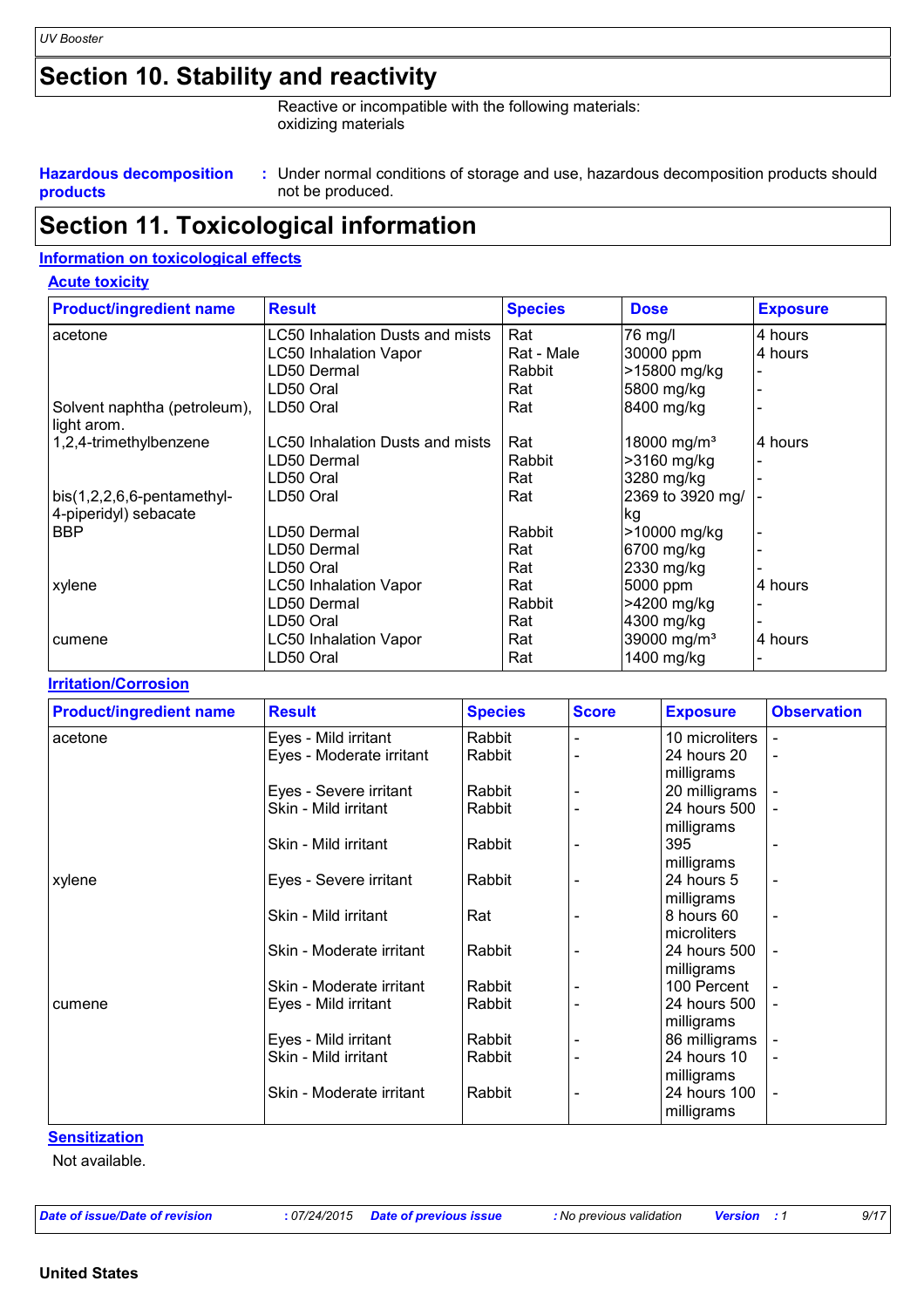| <b>Section 11. Toxicological information</b>                                                                                                                               |                                      |                          |                                                  |                                    |                                                                             |
|----------------------------------------------------------------------------------------------------------------------------------------------------------------------------|--------------------------------------|--------------------------|--------------------------------------------------|------------------------------------|-----------------------------------------------------------------------------|
| <b>Mutagenicity</b><br><b>Conclusion/Summary</b><br><b>Carcinogenicity</b><br><b>Conclusion/Summary</b><br><b>Classification</b>                                           | : Not available.<br>: Not available. |                          |                                                  |                                    |                                                                             |
| <b>Product/ingredient name</b>                                                                                                                                             | <b>OSHA</b>                          | <b>IARC</b>              | <b>NTP</b>                                       |                                    |                                                                             |
| <b>BBP</b><br>xylene<br>cumene                                                                                                                                             |                                      | 3<br>3<br>2B             | Reasonably anticipated to be a human carcinogen. |                                    |                                                                             |
| <b>Reproductive toxicity</b><br><b>Conclusion/Summary</b><br><b>Teratogenicity</b><br><b>Conclusion/Summary</b><br><b>Specific target organ toxicity (single exposure)</b> | : Not available.<br>: Not available. |                          |                                                  |                                    |                                                                             |
| <b>Name</b>                                                                                                                                                                |                                      | <b>Category</b>          |                                                  | <b>Route of</b><br>exposure        | <b>Target organs</b>                                                        |
| acetone<br>Solvent naphtha (petroleum), light arom.                                                                                                                        |                                      | Category 3<br>Category 3 |                                                  | Not applicable.<br>Not applicable. | Narcotic effects<br>Respiratory tract<br>irritation and                     |
| 1,2,4-trimethylbenzene                                                                                                                                                     |                                      | Category 3               |                                                  | Not applicable.                    | Narcotic effects<br>Respiratory tract<br>irritation and<br>Narcotic effects |
| BBP                                                                                                                                                                        |                                      | Category 3               |                                                  | Not applicable.                    | Respiratory tract<br>irritation                                             |
| xylene                                                                                                                                                                     |                                      | Category 3               |                                                  | Not applicable.                    | Respiratory tract<br>irritation and<br>Narcotic effects                     |
| cumene                                                                                                                                                                     |                                      | Category 3               |                                                  | Not applicable.                    | Respiratory tract<br>irritation and<br>Narcotic effects                     |
| <b>Specific target organ toxicity (repeated exposure)</b>                                                                                                                  |                                      |                          |                                                  |                                    |                                                                             |
| <b>Name</b>                                                                                                                                                                |                                      | <b>Category</b>          |                                                  | <b>Route of</b><br>exposure        | <b>Target organs</b>                                                        |

| .                         |            | exposure         |                                                         |
|---------------------------|------------|------------------|---------------------------------------------------------|
| $1,2,4$ -trimethylbenzene | Category 2 | Not determined   | blood system                                            |
| xvlene                    | Category 2 | I Not determined | hearing organs,<br>kidneys, liver and<br>nervous system |
| <b>cumene</b>             | Category 2 | Not determined   | blood system,<br>kidneys and liver                      |

### **Aspiration hazard**

| <b>Name</b>                              | <b>Result</b>                  |
|------------------------------------------|--------------------------------|
| Solvent naphtha (petroleum), light arom. | ASPIRATION HAZARD - Category 1 |
| $1,2,4$ -trimethylbenzene                | ASPIRATION HAZARD - Category 1 |
| <b>xylene</b>                            | ASPIRATION HAZARD - Category 1 |
| cumene                                   | ASPIRATION HAZARD - Category 1 |

### **Information on the likely**

**:** Routes of entry anticipated: Oral, Dermal, Inhalation.

### **routes of exposure**

**Potential acute health effects**

**Eye contact :** Causes serious eye irritation.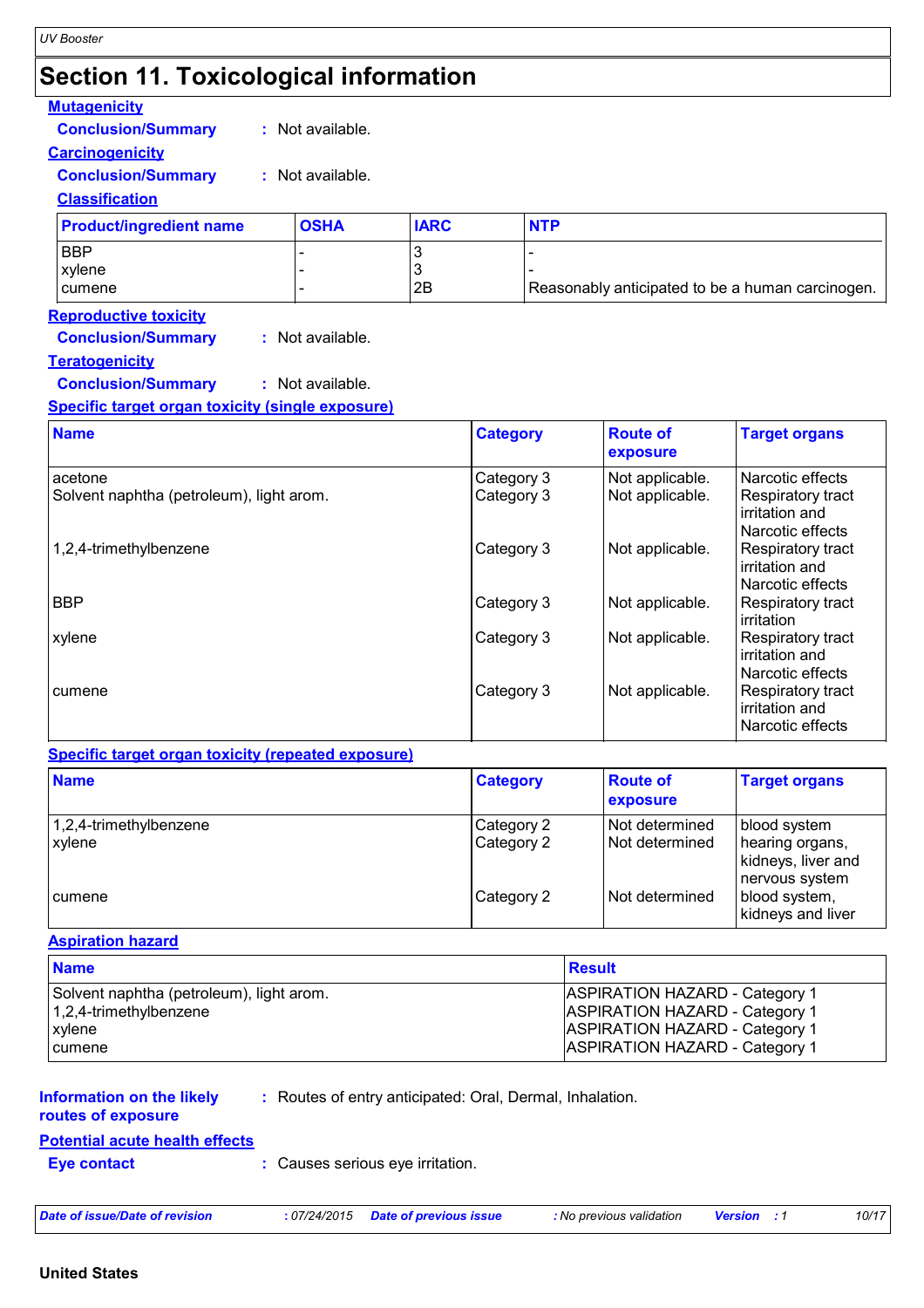# **Section 11. Toxicological information**

| <b>Inhalation</b>   | : Can cause central nervous system (CNS) depression. May cause drowsiness and<br>dizziness. May cause respiratory irritation.                                                                                                                                         |
|---------------------|-----------------------------------------------------------------------------------------------------------------------------------------------------------------------------------------------------------------------------------------------------------------------|
| <b>Skin contact</b> | : Causes skin irritation. Defatting to the skin. May cause an allergic skin reaction.                                                                                                                                                                                 |
| <b>Ingestion</b>    | : Can cause central nervous system (CNS) depression. May be fatal if swallowed and<br>enters airways.                                                                                                                                                                 |
|                     | Symptoms related to the physical, chemical and toxicological characteristics                                                                                                                                                                                          |
| <b>Eye contact</b>  | : Adverse symptoms may include the following:<br>pain or irritation<br>watering<br>redness                                                                                                                                                                            |
| <b>Inhalation</b>   | Adverse symptoms may include the following:<br>respiratory tract irritation<br>coughing<br>nausea or vomiting<br>headache<br>drowsiness/fatigue<br>dizziness/vertigo<br>unconsciousness<br>reduced fetal weight<br>increase in fetal deaths<br>skeletal malformations |
| <b>Skin contact</b> | : Adverse symptoms may include the following:<br>irritation<br>redness<br>dryness<br>cracking<br>reduced fetal weight<br>increase in fetal deaths<br>skeletal malformations                                                                                           |
| <b>Ingestion</b>    | : Adverse symptoms may include the following:<br>nausea or vomiting<br>reduced fetal weight<br>increase in fetal deaths<br>skeletal malformations                                                                                                                     |

| <b>Short term exposure</b>                   |                                                                                                                                                                                                                                                                                      |
|----------------------------------------------|--------------------------------------------------------------------------------------------------------------------------------------------------------------------------------------------------------------------------------------------------------------------------------------|
| <b>Potential immediate</b><br><b>effects</b> | : Not available.                                                                                                                                                                                                                                                                     |
| <b>Potential delayed effects</b>             | : Not available.                                                                                                                                                                                                                                                                     |
| <b>Long term exposure</b>                    |                                                                                                                                                                                                                                                                                      |
| <b>Potential immediate</b><br><b>effects</b> | : Not available.                                                                                                                                                                                                                                                                     |
| <b>Potential delayed effects</b>             | : Not available.                                                                                                                                                                                                                                                                     |
| <b>Potential chronic health effects</b>      |                                                                                                                                                                                                                                                                                      |
| Not available.                               |                                                                                                                                                                                                                                                                                      |
| <b>General</b>                               | May cause damage to organs through prolonged or repeated exposure. Prolonged or<br>repeated contact can defat the skin and lead to irritation, cracking and/or dermatitis.<br>Once sensitized, a severe allergic reaction may occur when subsequently exposed to<br>very low levels. |
| <b>Carcinogenicity</b>                       | : Suspected of causing cancer. Risk of cancer depends on duration and level of<br>exposure.                                                                                                                                                                                          |
| <b>Mutagenicity</b>                          | : No known significant effects or critical hazards.                                                                                                                                                                                                                                  |
| <b>Teratogenicity</b>                        | : May damage the unborn child.                                                                                                                                                                                                                                                       |
| Date of issue/Date of revision               | 11/17<br>:07/24/2015<br><b>Date of previous issue</b><br>: No previous validation<br><b>Version</b> : 1                                                                                                                                                                              |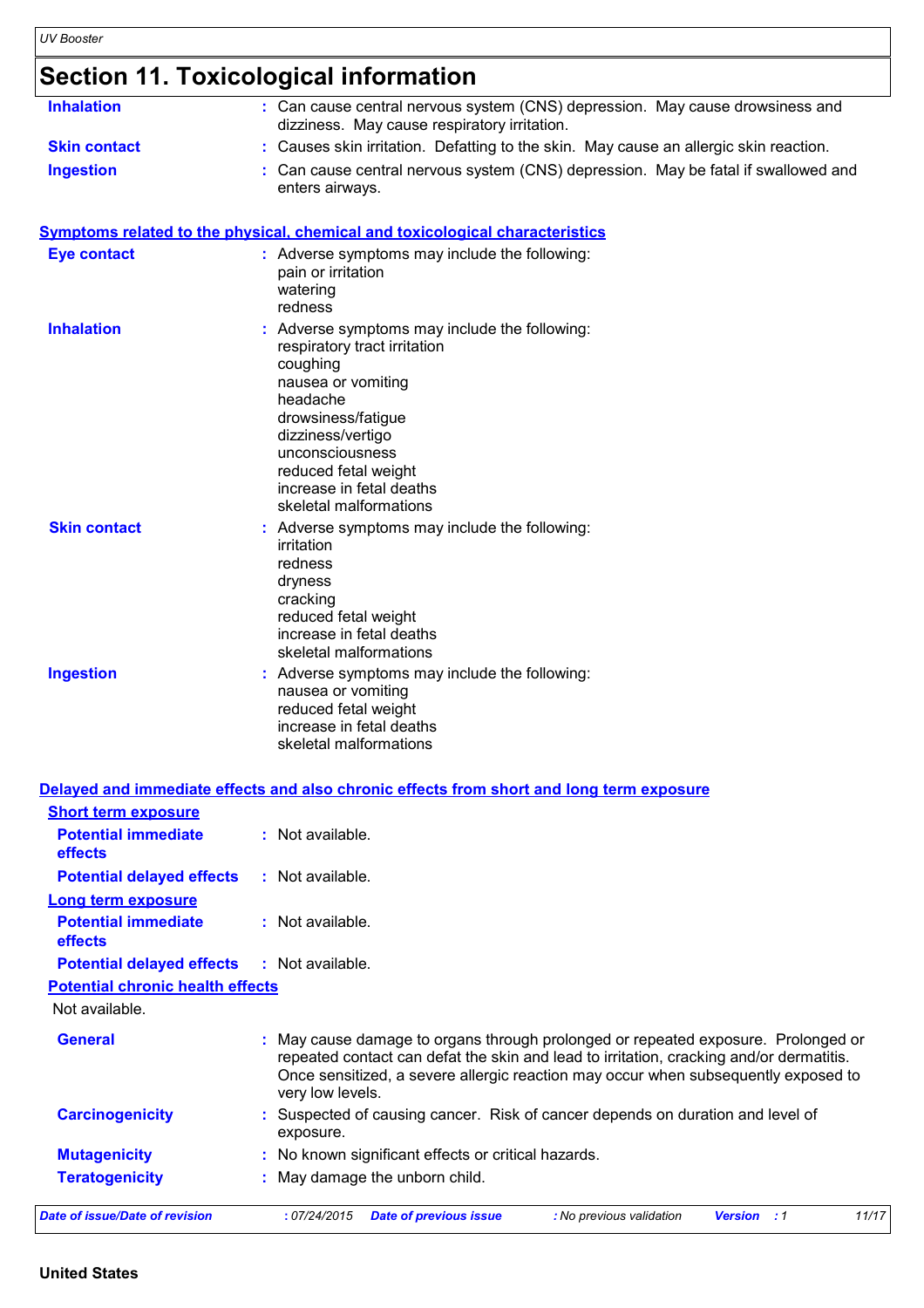### **Section 11. Toxicological information**

**Developmental effects** : No known significant effects or critical hazards.

- 
- **Fertility effects :** Suspected of damaging fertility.

#### **Numerical measures of toxicity Acute toxicity estimates**

| <b>Acute toxicity estimates</b> |                  |
|---------------------------------|------------------|
| Route                           | <b>ATE value</b> |
| Oral                            | 27389.9 mg/kg    |

### **Section 12. Ecological information**

### **Toxicity**

| <b>Product/ingredient name</b>                      | <b>Result</b>                       | <b>Species</b>                                                                  | <b>Exposure</b> |
|-----------------------------------------------------|-------------------------------------|---------------------------------------------------------------------------------|-----------------|
| acetone                                             | Acute EC50 20.565 mg/l Marine water | Algae - Ulva pertusa                                                            | 96 hours        |
|                                                     | Acute LC50 6000000 µg/l Fresh water | Crustaceans - Gammarus pulex                                                    | 48 hours        |
|                                                     | Acute LC50 10000 µg/l Fresh water   | Daphnia - Daphnia magna                                                         | 48 hours        |
|                                                     | Acute LC50 5.54 ml/L Fresh water    | Fish - Oncorhynchus mykiss                                                      | 96 hours        |
|                                                     | Chronic NOEC 4.95 mg/l Marine water | Algae - Ulva pertusa                                                            | 96 hours        |
|                                                     | Chronic NOEC 0.016 ml/L Fresh water | Crustaceans - Daphniidae                                                        | 21 days         |
|                                                     | Chronic NOEC 0.1 ml/L Fresh water   | Daphnia - Daphnia magna -<br>Neonate                                            | 21 days         |
|                                                     | Chronic NOEC 5 µg/l Marine water    | Fish - Gasterosteus aculeatus -<br>Larvae                                       | 42 days         |
| 1,2,4-trimethylbenzene                              | Acute LC50 4910 µg/l Marine water   | Crustaceans - Elasmopus<br>pectenicrus - Adult                                  | 48 hours        |
|                                                     | Acute LC50 7720 µg/l Fresh water    | Fish - Pimephales promelas                                                      | 96 hours        |
| bis(1,2,2,6,6-pentamethyl-<br>4-piperidyl) sebacate | Acute LC50 0.97 mg/l                | Fish - Lepomis macrochirus                                                      | 96 hours        |
| <b>BBP</b>                                          | Acute EC50 0.22 ppm Marine water    | Algae - Skeletonema costatum                                                    | 72 hours        |
|                                                     | Acute EC50 100 µg/l Fresh water     | Algae - Pseudokirchneriella<br>subcapitata                                      | 96 hours        |
|                                                     | Acute EC50 1000 µg/l Fresh water    | Daphnia - Daphnia magna                                                         | 48 hours        |
|                                                     | Acute LC50 32.3 ppm Marine water    | Crustaceans - Americamysis<br>bahia                                             | 48 hours        |
|                                                     | Acute LC50 510 µg/l Marine water    | Fish - Cymatogaster aggregata -<br>Juvenile (Fledgling, Hatchling,<br>Weanling) | 96 hours        |
|                                                     | Chronic NOEC 0.26 mg/l Fresh water  | Daphnia - Daphnia magna                                                         | 21 days         |
| xylene                                              | Acute LC50 8.5 ppm Marine water     | <b>Crustaceans - Palaemonetes</b><br>pugio - Adult                              | 48 hours        |
|                                                     | Acute LC50 3300 µg/l Fresh water    | Fish - Oncorhynchus mykiss                                                      | 96 hours        |
| cumene                                              | Acute EC50 2600 µg/l Fresh water    | Algae - Pseudokirchneriella<br>subcapitata                                      | 72 hours        |
|                                                     | Acute EC50 7400 µg/l Fresh water    | Crustaceans - Artemia sp. -<br>Nauplii                                          | 48 hours        |
|                                                     | Acute EC50 10600 µg/l Fresh water   | Daphnia - Daphnia magna -<br>Neonate                                            | 48 hours        |
|                                                     | Acute LC50 2700 µg/l Fresh water    | Fish - Oncorhynchus mykiss                                                      | 96 hours        |

#### **Persistence and degradability**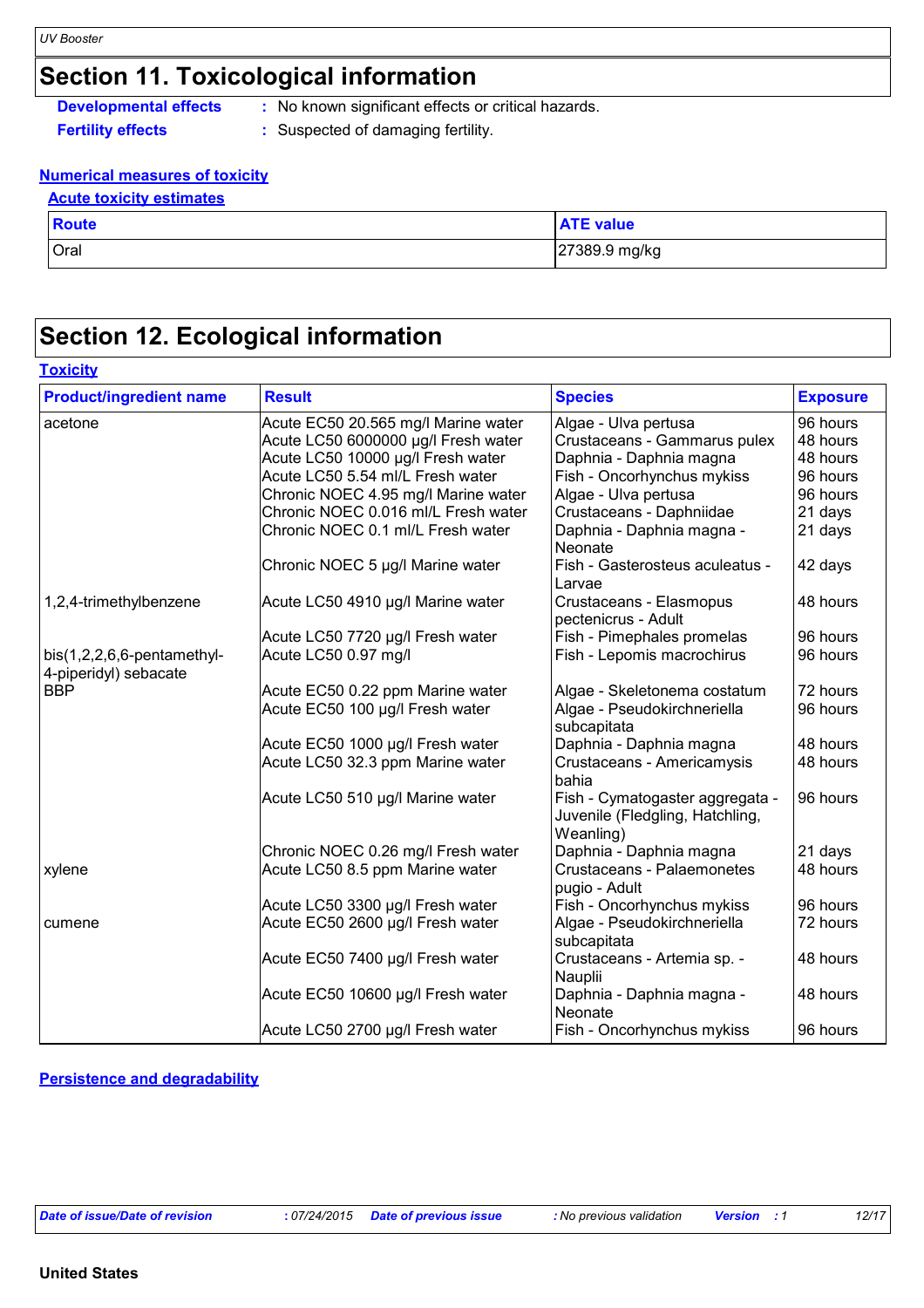# **Section 12. Ecological information**

| <b>Product/ingredient name</b>                                   | <b>Test</b>                                                                | <b>Result</b>    |                   | <b>Dose</b> |                     | <b>Inoculum</b>         |
|------------------------------------------------------------------|----------------------------------------------------------------------------|------------------|-------------------|-------------|---------------------|-------------------------|
| acetone                                                          | OECD 301B<br>Ready<br>Biodegradability -<br>$CO2$ Evolution<br>Test        | 90.9 % - 28 days |                   |             |                     |                         |
| $bis(1,2,2,6,6-pentamethyl-$<br>4-piperidyl) sebacate            | 301E Ready<br>Biodegradability -<br>Modified OECD<br><b>Screening Test</b> | 38 % - 28 days   |                   |             |                     |                         |
| <b>BBP</b>                                                       | 301B Ready<br>Biodegradability -<br>CO <sub>2</sub> Evolution<br>Test      | 93 % - 28 days   |                   |             |                     |                         |
| <b>Product/ingredient name</b>                                   | <b>Aquatic half-life</b>                                                   |                  | <b>Photolysis</b> |             |                     | <b>Biodegradability</b> |
| acetone<br>$bis(1,2,2,6,6-pentamethyl-$<br>4-piperidyl) sebacate |                                                                            |                  |                   |             | Readily<br>Inherent |                         |
| <b>BBP</b><br>xylene                                             |                                                                            |                  |                   |             | Readily<br>Readily  |                         |

#### **Bioaccumulative potential**

| <b>Product/ingredient name</b>     | <b>LogP</b> <sub>ow</sub> | <b>BCF</b>    | <b>Potential</b> |
|------------------------------------|---------------------------|---------------|------------------|
| acetone                            | $-0.23$                   |               | low              |
| Solvent naphtha (petroleum),       |                           | 10 to 2500    | high             |
| light arom.                        |                           |               |                  |
| 1,2,4-trimethylbenzene             | 3.63                      | 243           | low              |
| $\vert$ bis(1,2,2,6,6-pentamethyl- | 0.37                      |               | low              |
| 4-piperidyl) sebacate              |                           |               |                  |
| <b>BBP</b>                         | 4.77                      | 1693.25       | high             |
| xylene                             | 3.12                      | l 8.1 to 25.9 | low              |
| cumene                             | 3.55                      | 94.69         | low              |

### **Mobility in soil**

| <b>Soil/water partition</b> | : Not available. |
|-----------------------------|------------------|
| <b>coefficient (Koc)</b>    |                  |

**Other adverse effects** : No known significant effects or critical hazards.

# **Section 13. Disposal considerations**

| <b>Disposal methods</b> | : The generation of waste should be avoided or minimized wherever possible. Disposal<br>of this product, solutions and any by-products should at all times comply with the<br>requirements of environmental protection and waste disposal legislation and any<br>regional local authority requirements. Dispose of surplus and non-recyclable products<br>via a licensed waste disposal contractor. Waste should not be disposed of untreated to<br>the sewer unless fully compliant with the requirements of all authorities with jurisdiction.<br>Waste packaging should be recycled. Incineration or landfill should only be considered<br>when recycling is not feasible. This material and its container must be disposed of in a<br>safe way. Care should be taken when handling emptied containers that have not been<br>cleaned or rinsed out. Empty containers or liners may retain some product residues.<br>Vapor from product residues may create a highly flammable or explosive atmosphere<br>inside the container. Do not cut, weld or grind used containers unless they have been<br>cleaned thoroughly internally. Avoid dispersal of spilled material and runoff and contact<br>with soil, waterways, drains and sewers. |
|-------------------------|--------------------------------------------------------------------------------------------------------------------------------------------------------------------------------------------------------------------------------------------------------------------------------------------------------------------------------------------------------------------------------------------------------------------------------------------------------------------------------------------------------------------------------------------------------------------------------------------------------------------------------------------------------------------------------------------------------------------------------------------------------------------------------------------------------------------------------------------------------------------------------------------------------------------------------------------------------------------------------------------------------------------------------------------------------------------------------------------------------------------------------------------------------------------------------------------------------------------------------------------|
|                         | <b>Haited Otates - DODA Tayle keepedang meeta WIWI ist</b>                                                                                                                                                                                                                                                                                                                                                                                                                                                                                                                                                                                                                                                                                                                                                                                                                                                                                                                                                                                                                                                                                                                                                                                 |

#### **United States - RCRA Toxic hazardous waste "U" List**

| Date of issue/Date of revision | : 07/24/2015 Date of previous issue | : No previous validation | <b>Version</b> | 13/17 |
|--------------------------------|-------------------------------------|--------------------------|----------------|-------|
|--------------------------------|-------------------------------------|--------------------------|----------------|-------|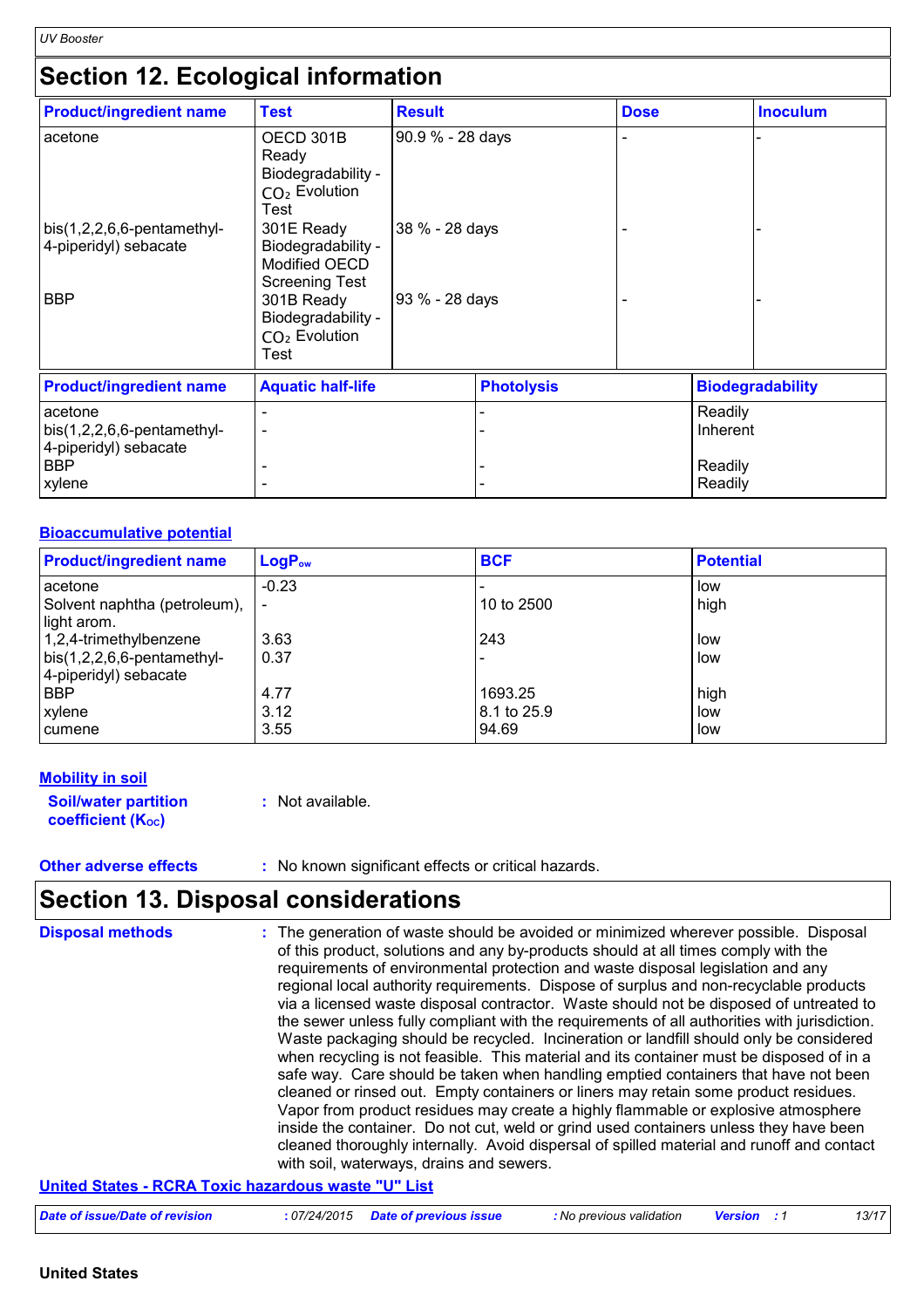| <b>UV Booster</b>                          |           |               |                            |
|--------------------------------------------|-----------|---------------|----------------------------|
| <b>Section 13. Disposal considerations</b> |           |               |                            |
| Ingredient                                 | CAS#      | <b>Status</b> | <b>Reference</b><br>number |
| Acetone (I); 2-Propanone (I)               | $67-64-1$ | Listed        | U002                       |

### **Section 14. Transport information**

|                                         | <b>DOT Classification</b>                                                                                                                                                                                                                                                                                                                                                                                                                                                             | <b>IMDG</b>                                                                                                                                                                          | <b>IATA</b>                                                                                                                                                                                                                                                                                                                                                                                                                                                                          |
|-----------------------------------------|---------------------------------------------------------------------------------------------------------------------------------------------------------------------------------------------------------------------------------------------------------------------------------------------------------------------------------------------------------------------------------------------------------------------------------------------------------------------------------------|--------------------------------------------------------------------------------------------------------------------------------------------------------------------------------------|--------------------------------------------------------------------------------------------------------------------------------------------------------------------------------------------------------------------------------------------------------------------------------------------------------------------------------------------------------------------------------------------------------------------------------------------------------------------------------------|
| <b>UN number</b>                        | <b>UN1993</b>                                                                                                                                                                                                                                                                                                                                                                                                                                                                         | <b>UN1993</b>                                                                                                                                                                        | <b>UN1993</b>                                                                                                                                                                                                                                                                                                                                                                                                                                                                        |
| <b>UN proper</b><br>shipping name       | Flammable liquids, n.o.s.<br>(acetone, Solvent naphtha<br>(petroleum), light arom.)                                                                                                                                                                                                                                                                                                                                                                                                   | FLAMMABLE LIQUID, N.O.S.<br>(acetone, Solvent naphtha<br>(petroleum), light arom.)                                                                                                   | Flammable liquid, n.o.s.<br>(acetone, Solvent naphtha<br>(petroleum), light arom.)                                                                                                                                                                                                                                                                                                                                                                                                   |
| <b>Transport</b><br>hazard class(es)    | $\mathbf{3}$                                                                                                                                                                                                                                                                                                                                                                                                                                                                          | 3                                                                                                                                                                                    | 3                                                                                                                                                                                                                                                                                                                                                                                                                                                                                    |
| <b>Packing group</b>                    | $\mathbf{II}$                                                                                                                                                                                                                                                                                                                                                                                                                                                                         | $\mathbf{I}$                                                                                                                                                                         | $\mathbf{II}$                                                                                                                                                                                                                                                                                                                                                                                                                                                                        |
| <b>Environmental</b><br>hazards         | No.                                                                                                                                                                                                                                                                                                                                                                                                                                                                                   | Yes.                                                                                                                                                                                 | No.                                                                                                                                                                                                                                                                                                                                                                                                                                                                                  |
| <b>Additional</b><br><b>information</b> | <b>Reportable quantity</b><br>10000 lbs / 4540 kg [1358.3 gal /<br>5141.6 L]<br>Package sizes shipped in<br>quantities less than the product<br>reportable quantity are not<br>subject to the RQ (reportable<br>quantity) transportation<br>requirements.<br><b>Limited quantity</b><br>Yes.<br><b>Packaging instruction</b><br>Passenger aircraft<br>Quantity limitation: 5 L<br>Cargo aircraft<br>Quantity limitation: 60 L<br><b>Special provisions</b><br>IB2, T7, TP1, TP8, TP28 | The marine pollutant mark is not<br>required when transported in<br>sizes of ≤5 L or ≤5 kg.<br><b>Emergency schedules (EmS)</b><br>$F-E$ , $S-E$<br><b>Special provisions</b><br>274 | The environmentally hazardous<br>substance mark may appear if<br>required by other transportation<br>regulations.<br><b>Passenger and Cargo Aircraft</b><br>Quantity limitation: 5 L<br>Packaging instructions: 353<br><b>Cargo Aircraft Only Quantity</b><br>limitation: 60 L<br>Packaging instructions: 364<br><b>Limited Quantities -</b><br><b>Passenger Aircraft</b> Quantity<br>limitation: 1 L<br>Packaging instructions: Y341<br><b>Special provisions</b><br>A <sub>3</sub> |

**Special precautions for user** : Transport within user's premises: always transport in closed containers that are upright and secure. Ensure that persons transporting the product know what to do in the event of an accident or spillage.

**Transport in bulk according :** Not available. **to Annex II of MARPOL 73/78 and the IBC Code**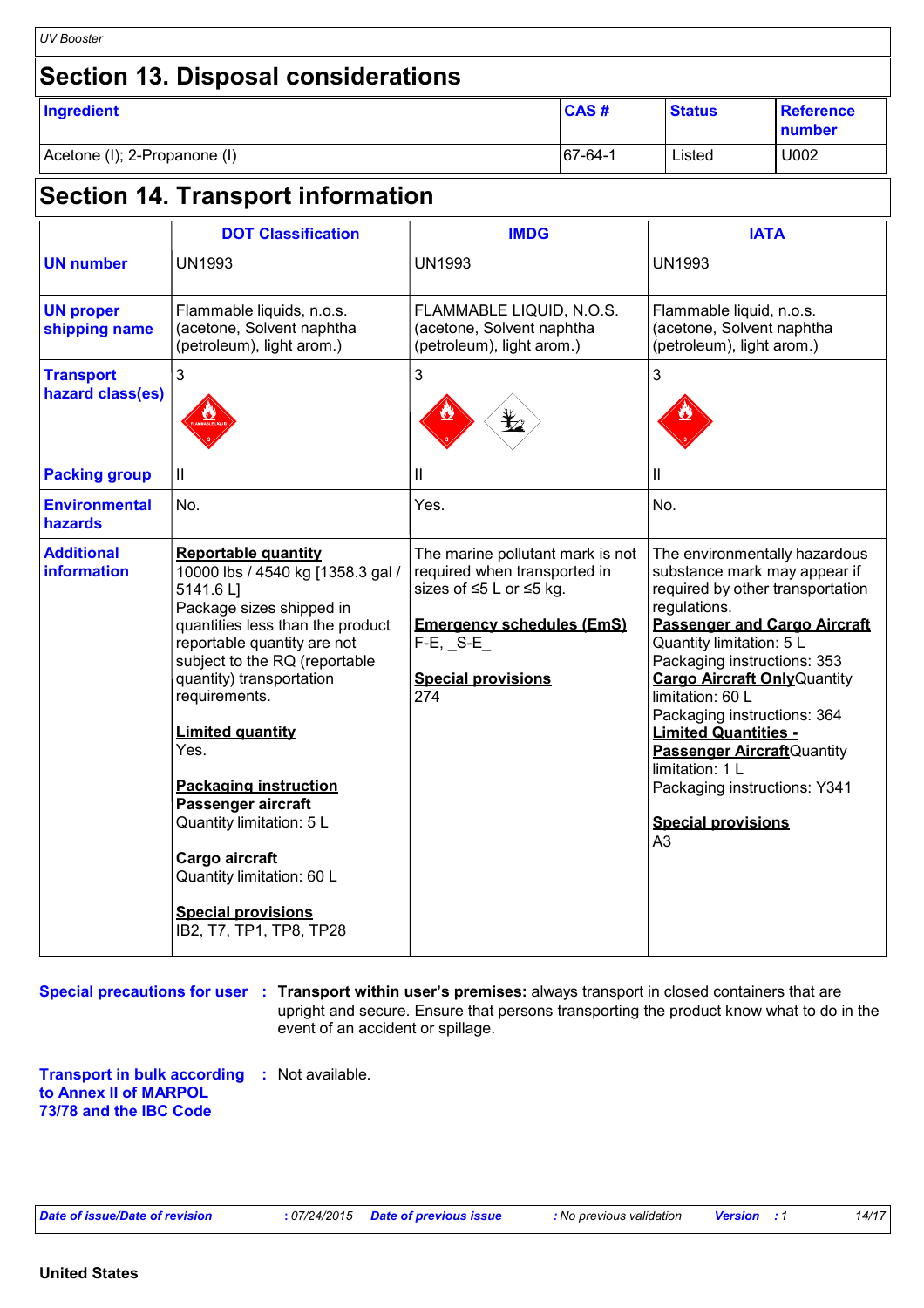# **Section 15. Regulatory information**

| <b>U.S. Federal regulations</b>                                                   |                   |                                                                    |                       | : United States inventory (TSCA 8b): All components are listed or exempted. |                 |                             |                             |
|-----------------------------------------------------------------------------------|-------------------|--------------------------------------------------------------------|-----------------------|-----------------------------------------------------------------------------|-----------------|-----------------------------|-----------------------------|
|                                                                                   |                   | Clean Water Act (CWA) 307: BBP                                     |                       |                                                                             |                 |                             |                             |
|                                                                                   |                   | Clean Water Act (CWA) 311: xylene                                  |                       |                                                                             |                 |                             |                             |
| <b>Clean Air Act Section 112</b><br>(b) Hazardous Air<br><b>Pollutants (HAPs)</b> | : Not listed      |                                                                    |                       |                                                                             |                 |                             |                             |
| <b>Clean Air Act Section 602</b><br><b>Class I Substances</b>                     | : Not listed      |                                                                    |                       |                                                                             |                 |                             |                             |
| <b>Clean Air Act Section 602</b><br><b>Class II Substances</b>                    | : Not listed      |                                                                    |                       |                                                                             |                 |                             |                             |
| <b>DEA List I Chemicals</b><br>(Precursor Chemicals)                              | : Not listed      |                                                                    |                       |                                                                             |                 |                             |                             |
| <b>DEA List II Chemicals</b><br><b>(Essential Chemicals)</b>                      | : Listed          |                                                                    |                       |                                                                             |                 |                             |                             |
| <b>SARA 302/304</b>                                                               |                   |                                                                    |                       |                                                                             |                 |                             |                             |
| <b>Composition/information on ingredients</b>                                     |                   |                                                                    |                       |                                                                             |                 |                             |                             |
| No products were found.                                                           |                   |                                                                    |                       |                                                                             |                 |                             |                             |
| <b>SARA 304 RQ</b>                                                                | : Not applicable. |                                                                    |                       |                                                                             |                 |                             |                             |
| <b>SARA 311/312</b>                                                               |                   |                                                                    |                       |                                                                             |                 |                             |                             |
| <b>Classification</b>                                                             | $:$ Fire hazard   | Immediate (acute) health hazard<br>Delayed (chronic) health hazard |                       |                                                                             |                 |                             |                             |
| <b>Composition/information on ingredients</b>                                     |                   |                                                                    |                       |                                                                             |                 |                             |                             |
| <b>Name</b>                                                                       |                   | $\frac{9}{6}$                                                      | <b>Fire</b><br>hazard | <b>Sudden</b><br><b>release of</b>                                          | <b>Reactive</b> | <b>Immediate</b><br>(acute) | <b>Delayed</b><br>(chronic) |

| <b>Name</b>                                        | $\%$          | <b>Fire</b><br>hazard | <b>Sudden</b><br><b>release of</b><br><b>pressure</b> | <b>Reactive</b> | <b>Immediate</b><br>(acute)<br>health<br>hazard | <b>Delayed</b><br>(chronic)<br>health<br>hazard |
|----------------------------------------------------|---------------|-----------------------|-------------------------------------------------------|-----------------|-------------------------------------------------|-------------------------------------------------|
| acetone                                            | $≥25 - 50$    | Yes.                  | No.                                                   | No.             | Yes.                                            | No.                                             |
| Solvent naphtha (petroleum), light<br>arom.        | $≥25 - <50$   | Yes.                  | No.                                                   | No.             | Yes.                                            | No.                                             |
| 1,2,4-trimethylbenzene                             | $≥5 - < 10$   | Yes.                  | No.                                                   | No.             | Yes.                                            | Yes.                                            |
| bis(1,2,2,6,6-pentamethyl-4-piperidyl)<br>sebacate | $\geq 3 - 5$  | No.                   | No.                                                   | No.             | Yes.                                            | No.                                             |
| <b>BBP</b>                                         | $≥1 - 53$     | No.                   | No.                                                   | No.             | Yes.                                            | Yes.                                            |
| xylene                                             | $≥0.3 - < 1$  | Yes.                  | No.                                                   | No.             | Yes.                                            | Yes.                                            |
| cumene                                             | $≥0.1 - <0.3$ | Yes.                  | No.                                                   | No.             | Yes.                                            | Yes.                                            |

#### **SARA 313**

|                                           | <b>Product name</b>    | <b>CAS number</b> | $\frac{9}{6}$ |
|-------------------------------------------|------------------------|-------------------|---------------|
| <b>Form R - Reporting</b><br>requirements | 1,2,4-trimethylbenzene | 95-63-6           | I≥5 - <10     |
| <b>Supplier notification</b>              | 1,2,4-trimethylbenzene | 95-63-6           | $\ge$ 5 - <10 |

SARA 313 notifications must not be detached from the SDS and any copying and redistribution of the SDS shall include copying and redistribution of the notice attached to copies of the SDS subsequently redistributed.

### **State regulations**

| <b>Massachusetts</b> | : The following components are listed: ACETONE; PSEUDOCUMENE; BUTYL BENZYL<br><b>PHTHALATE</b>                          |
|----------------------|-------------------------------------------------------------------------------------------------------------------------|
| <b>New York</b>      | : The following components are listed: Acetone; 2-Propanone; Cumene; Benzene,<br>1-methylethyl-; Butyl benzyl phthalate |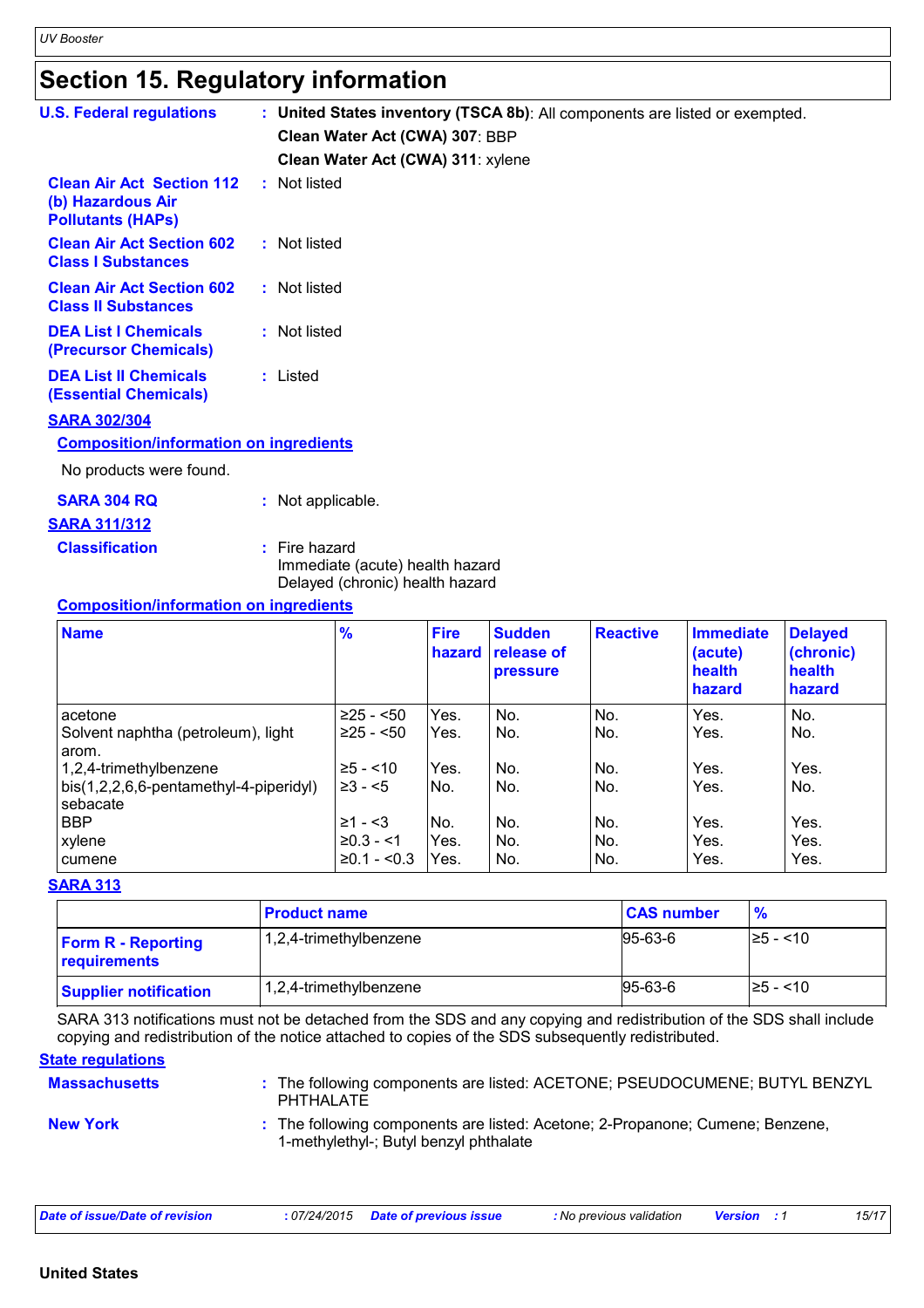### **Section 15. Regulatory information**

| <b>New Jersey</b> | : The following components are listed: ACETONE; 2-PROPANONE; PSEUDOCUMENE;<br>1,2,4-TRIMETHYL BENZENE; CUMENE; BENZENE, (1-METHYLETHYL)-; BUTYL<br>BENZYL PHTHALATE; 1,2-BENZENEDICARBOXYLIC ACID, BUTYL<br>PHENYLMETHYL ESTER |
|-------------------|--------------------------------------------------------------------------------------------------------------------------------------------------------------------------------------------------------------------------------|
| Pennsylvania      | : The following components are listed: 2-PROPANONE; PSEUDOCUMENE; BENZENE,<br>(1-METHYLETHYL)-; 1,2-BENZENEDICARBOXYLIC ACID, BUTYL PHENYLMETHYL                                                                               |

#### **California Prop. 65**

**WARNING:** This product contains a chemical known to the State of California to cause cancer and birth defects or other reproductive harm.

| Ingredient name | <b>Cancer</b> | <b>Reproductive</b> | No significant risk<br><b>level</b> | <b>Maximum</b><br>acceptable dosage<br><b>level</b> |
|-----------------|---------------|---------------------|-------------------------------------|-----------------------------------------------------|
| <b>BBP</b>      | No.           | Yes.                | No.                                 | 1200 µg/day<br>(ingestion)                          |
| I cumene        | Yes.          | No.                 | INo.                                | IN <sub>o</sub>                                     |

**Chemical Weapon Convention List Schedules I, II & III Chemicals**

ESTER

Not listed.

#### **Montreal Protocol (Annexes A, B, C, E)**

Not listed.

#### **Stockholm Convention on Persistent Organic Pollutants**

Not listed.

### **Rotterdam Convention on Prior Inform Consent (PIC)**

Not listed.

### **UNECE Aarhus Protocol on POPs and Heavy Metals**

Not listed.

### **Section 16. Other information**

**Hazardous Material Information System (U.S.A.)**



**Caution: HMIS® ratings are based on a 0-4 rating scale, with 0 representing minimal hazards or risks, and 4 representing significant hazards or risks Although HMIS® ratings are not required on SDSs under 29 CFR 1910. 1200, the preparer may choose to provide them. HMIS® ratings are to be used with a fully implemented HMIS® program. HMIS® is a registered mark of the National Paint & Coatings Association (NPCA). HMIS® materials may be purchased exclusively from J. J. Keller (800) 327-6868.**

**The customer is responsible for determining the PPE code for this material.**

**National Fire Protection Association (U.S.A.)**



**Reprinted with permission from NFPA 704-2001, Identification of the Hazards of Materials for Emergency Response Copyright ©1997, National Fire Protection Association, Quincy, MA 02269. This reprinted material is not the complete and official position of the National Fire Protection Association, on the referenced subject which is represented only by the standard in its entirety.**

| Date of issue/Date of revision | : 07/24/2015 Date of previous issue | : No previous validation | <b>Version</b> : 1 | 16/17 |
|--------------------------------|-------------------------------------|--------------------------|--------------------|-------|
|--------------------------------|-------------------------------------|--------------------------|--------------------|-------|